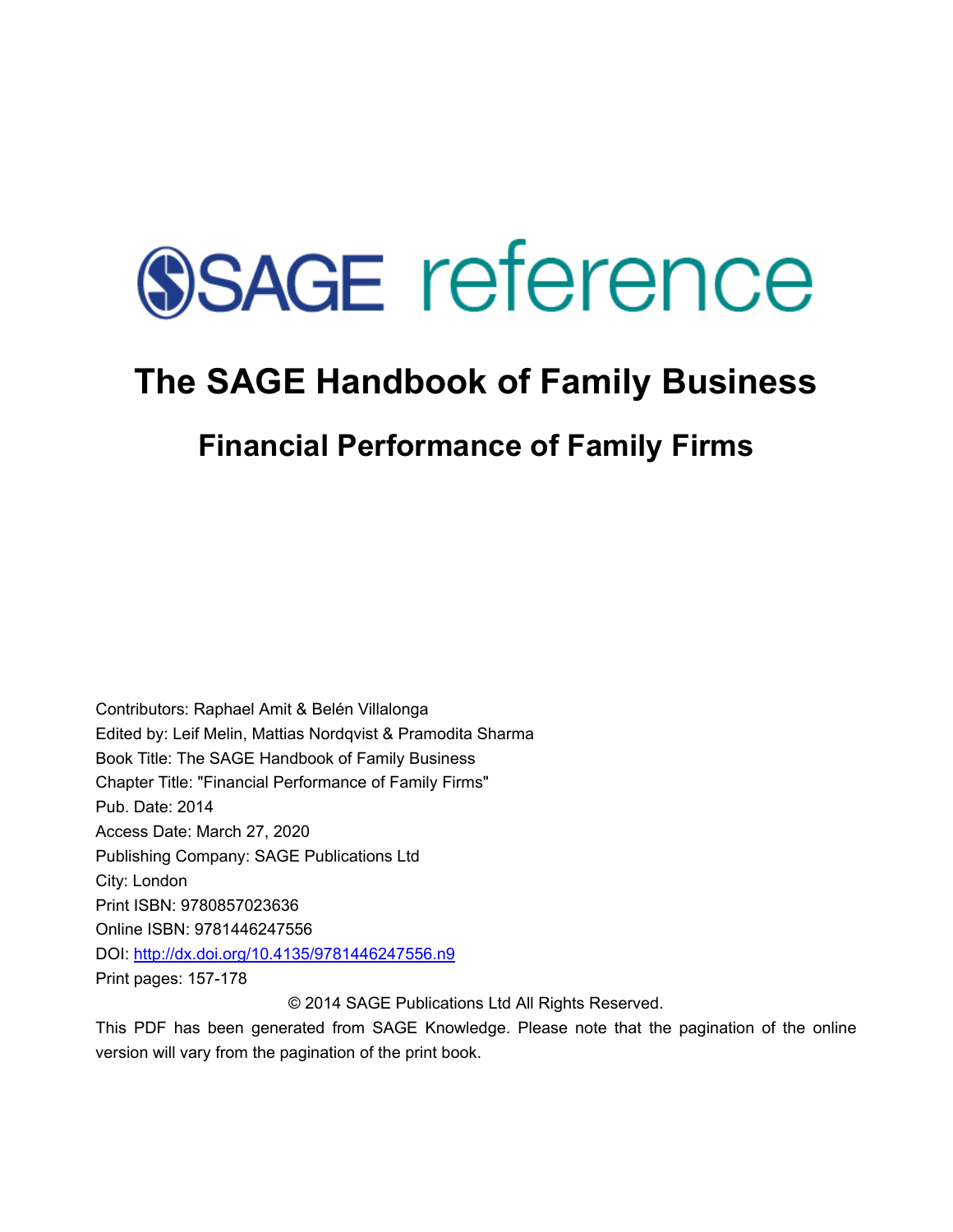## **Financial Performance of Family Firms**

RaphaelAmit and BelénVillalonga

#### **Introduction**

Family business is one of the fastest growing areas of research within management and related fields such as finance. The main reason for this growth is the increased realization among the academic community that most companies around the world are family controlled, that they are systematically different from other firms, and that those differences are manifested in the relative performance of both groups of firms. In other words, family businesses matter – very much, and to very many people.

Until recently, however, family business research was perceived as a niche topic affecting a small group of companies, published by a small group of researchers in an even smaller set of specialized outlets, and therefore of limited interest to the academic community at large. It wasn't until a few studies put family businesses in the broader business context by presenting rigorous empirical evidence about the prevalence and performance of family businesses relative to non-family businesses that top academic journals opened their doors to family business research, giving it the visibility it deserves.

In this chapter we review the evolution of this research, from its antecedents to its current state. Based on our review, we identify what we see as the main drivers of variation in the cumulative evidence about family business financial performance. We then proceed to analyze the challenges associated with the measurement of performance in family businesses, and propose feasible ways to address some of those challenges.

#### **How Prevalent Are Family Businesses?**

Villalonga and Amit (2006) find that the empirical relation between family ownership, control, or management and firm performance is entirely contingent on the definition of family business used, not just in the magnitude of this relation but even in its sign, which switches from positive to negative if founder-led firms are excluded from the definition. Before discussing family business performance, it is therefore important to discuss the relative prevalence of family and non-family businesses in the economy under different definitions.

Many family business articles begin with the assertion – sometimes even a statistic – that most businesses around the world are family owned or controlled. Until recently, however, there was little empirical evidence to substantiate these assertions or numbers, for the simple reason that no corporate census or database keeps

track of whether businesses are family-owned or not for a large and representative sample of companies.<sup>1</sup> Moreover, most businesses around the world are either privately held or owned indirectly through investment vehicles that are themselves privately held. Thus it is typically very difficult, when not impossible, to determine who the ultimate owners of a firm are – let alone whether those owners are family related. Shanker and Astrachan (1996) carefully survey the existing research on this question and reach the same conclusion.

The earliest reliable estimates of the prevalence of family businesses are those provided for Fortune 500 firms by Sheehan (1967) and Burch (1972), who respectively reported 30 per cent and 42 per cent of the largest publicly listed firms as family businesses, based on a definition of family business as one where an affluent individual or a family or group of families owns 4–5 per cent or more of the voting stock or has board representation. Burch also reported an additional 17 per cent in the 'possibly family-owned category'.

Several later studies have added to the body of evidence about the prevalence of family ownership or control among large US firms. In 1986, Shleifer and Vishny examined the identity of the largest shareholders in the 1980 Fortune 500 and found that 33 per cent of them were families represented on the boards of directors; an additional 22 per cent included other corporations or family holding companies not represented on the board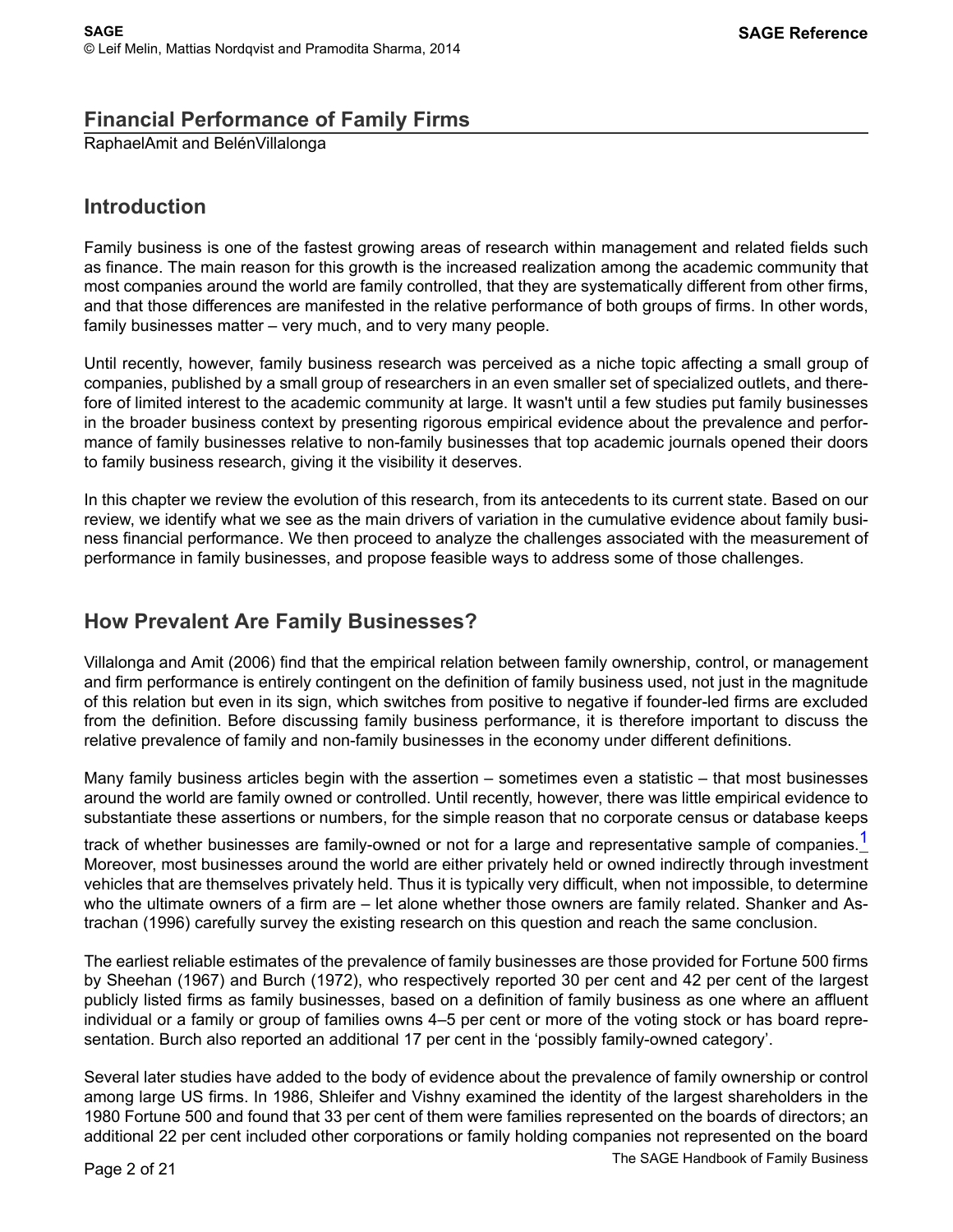– i.e., possibly family owned as well. McConaughy (1994) reports that 21 per cent of the companies on the Business Week 100 list had a direct descendant of the founding family as CEO, president or chairman. Jetha (1993) found that 37 per cent of the 1992 Fortune 500 firms had a descendant of the founding family as a key officer, director, or owner. Anderson and Reeb (2003) found that founders or their families were key officers, directors, or owners in one-third of the S&P 500 corporations during 1992 to 1999. Closer to Anderson and Reeb's estimate, in Villalonga and Amit (2006) we found that 37 per cent of the Fortune 500 firms between 1994 and 2000 had founders or their families as key officers, directors, or owners. We also found that these estimates are highly sensitive to the definition used; [Table 9.1,](#page-2-0) which is based on the results in that paper, reports estimates of the prevalence of family businesses under nine alternative definitions. Under the most restrictive one, which incorporates the additional conditions that the family be the largest vote holder, have at least 20 per cent of the votes, have family officers *and* family directors, and be in the second or later generation, the percentage goes down to 7 per cent.

#### <span id="page-2-0"></span>**Table 9.1 Effect of the definition of 'family firm' on the relative prevalence and value of family firms**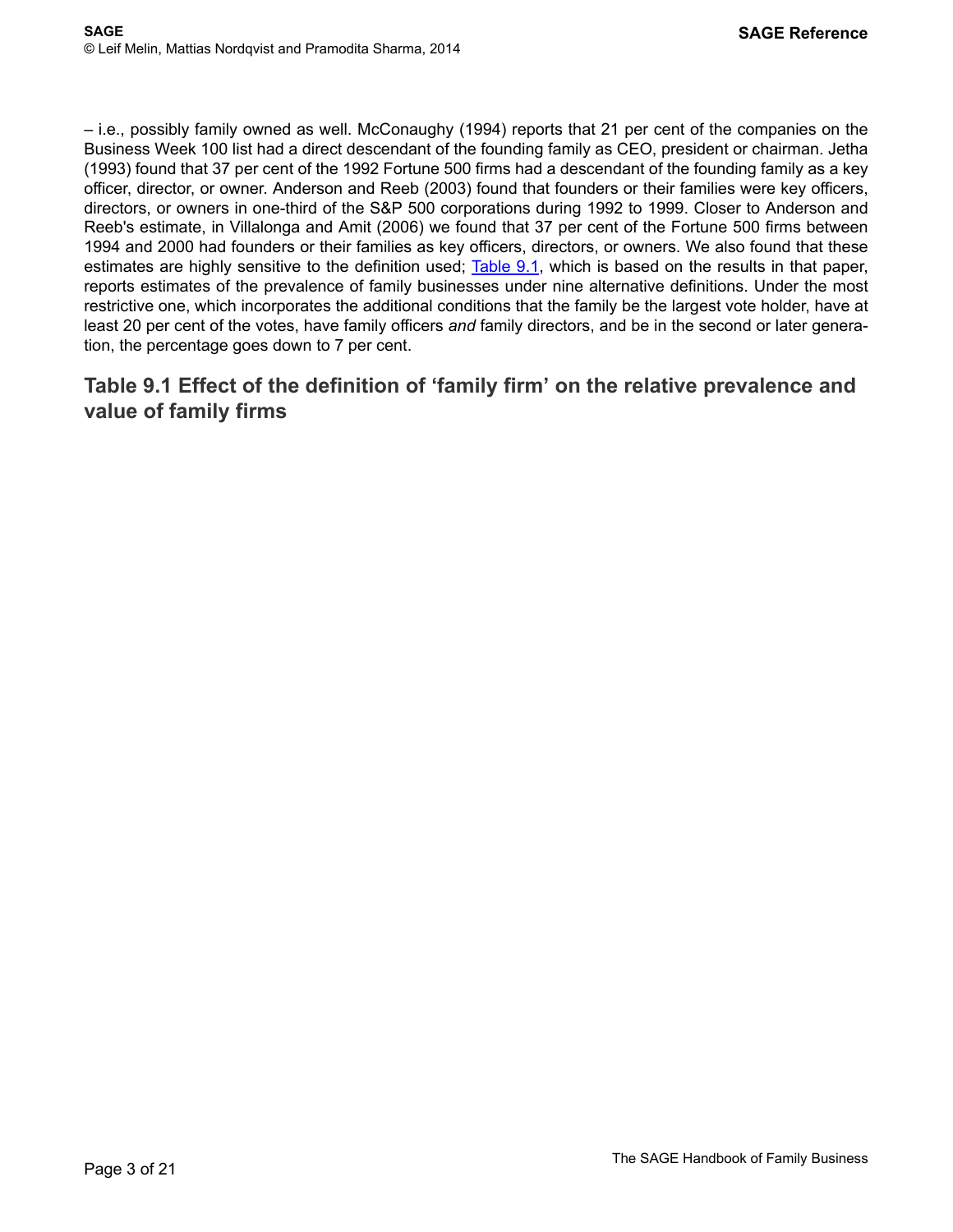|    | Definition of family firm                                                                                                                                | <b>Proportion of family</b><br>firms in the sample | Regression-adjusted<br>difference in Tobin's q<br>between family and non-<br>family firms |         |  |
|----|----------------------------------------------------------------------------------------------------------------------------------------------------------|----------------------------------------------------|-------------------------------------------------------------------------------------------|---------|--|
|    | 1. One or more family members are officers, directors, or<br>blockholders                                                                                | 37%                                                | 0.23                                                                                      | *       |  |
| 2. | There is at least one family officer and one family director                                                                                             | 26%                                                | 0.29                                                                                      | $\star$ |  |
| 3. | The family is the largest voteholder                                                                                                                     | 20%                                                | 0.29                                                                                      |         |  |
| 4. | The family is the largest shareholder                                                                                                                    | 19%                                                | 0.32                                                                                      | *       |  |
| 5. | One or more family members from the 2nd or later<br>generation are officers, directors, or blockholders                                                  | 19%                                                | $-0.13$                                                                                   |         |  |
|    | 6. The family is the largest voteholder and has at least one<br>family officer and one family director                                                   | 14%                                                | 0.33                                                                                      |         |  |
| 7. | The family is the largest shareholder and has at least 20% of                                                                                            |                                                    |                                                                                           |         |  |
|    | the votes                                                                                                                                                | 12%                                                | 0.15                                                                                      |         |  |
| 8. | One or more family members are directors or blockholders,<br>but there are no family officers                                                            | 8%                                                 | 0.06                                                                                      |         |  |
| 9. | The family is the largest voteholder, has at least 20% of the<br>votes, one family officer and one family director, and is in<br>2nd or later generation | 7%                                                 | $-0.28$                                                                                   | **      |  |

Note: This table is based on the results in Villalonga and Amit (2006) and reports, for different definitions of a family firm, the coefficient of a family firm dummy variable in multivariate OLS regressions of Tobin's q on that dummy and on several control variables. The family refers to the founder or a member of his/her family by either blood or marriage. Blockholders are owners of 5% or more of the firm's equity, either individually or as a group. Tobin's  $q$  is measured as the ratio of the firm's market value to total assets. For firms with non-tradable share classes, the non-tradable shares are valued at the same price as the publicly traded shares.

The control variables are: governance index (number of charter provisions that reduce shareholder rights); non-family blockholder ownership; proportion of non-family outside directors, market risk (beta); diversification; R&D/sales; CAPX/PPE; dividends/book value of equity; debt/market value of equity; log of assets; log of age; sales growth; and year and Fama-French industry dummies.

The sample comprises 2,808 firm-year observations from 508 Fortune 500 firms listed in US stock markets during 1994–2000.

Asterisks denote statistical significance at the 1% (\*\*\*), 5% (\*\*), or 10% (\*) level, respectively.

It is important to emphasize that Fortune 500 or S&P 500 firms are the largest firms in the USA and, as such, not a representative sample of companies around the world or even within the USA. In fact, they are not even a representative sample of US *publicly listed* firms. In Villalonga and Amit (2010) we assembled a random sample of public US firms and found that, using the same definition of a family business as Anderson and Reeb (2003) and Villalonga and Amit's (2006) primary definition, 55 per cent of the sample are family businesses. If non-founding families are also counted in, the percentage rises to 71 per cent. These findings confirm that, as can be expected, family businesses are significantly more prevalent among smaller firms, and suggest that these percentages would be even higher if the entire population of US firms – public and private – were considered.

Unfortunately, there is no equally reliable evidence about the prevalence of family businesses in such a population. Nevertheless, Shanker and Astrachan (1996) develop a careful methodology to come up with estimates of the impact of family businesses on the US economy based on the legal form of organization of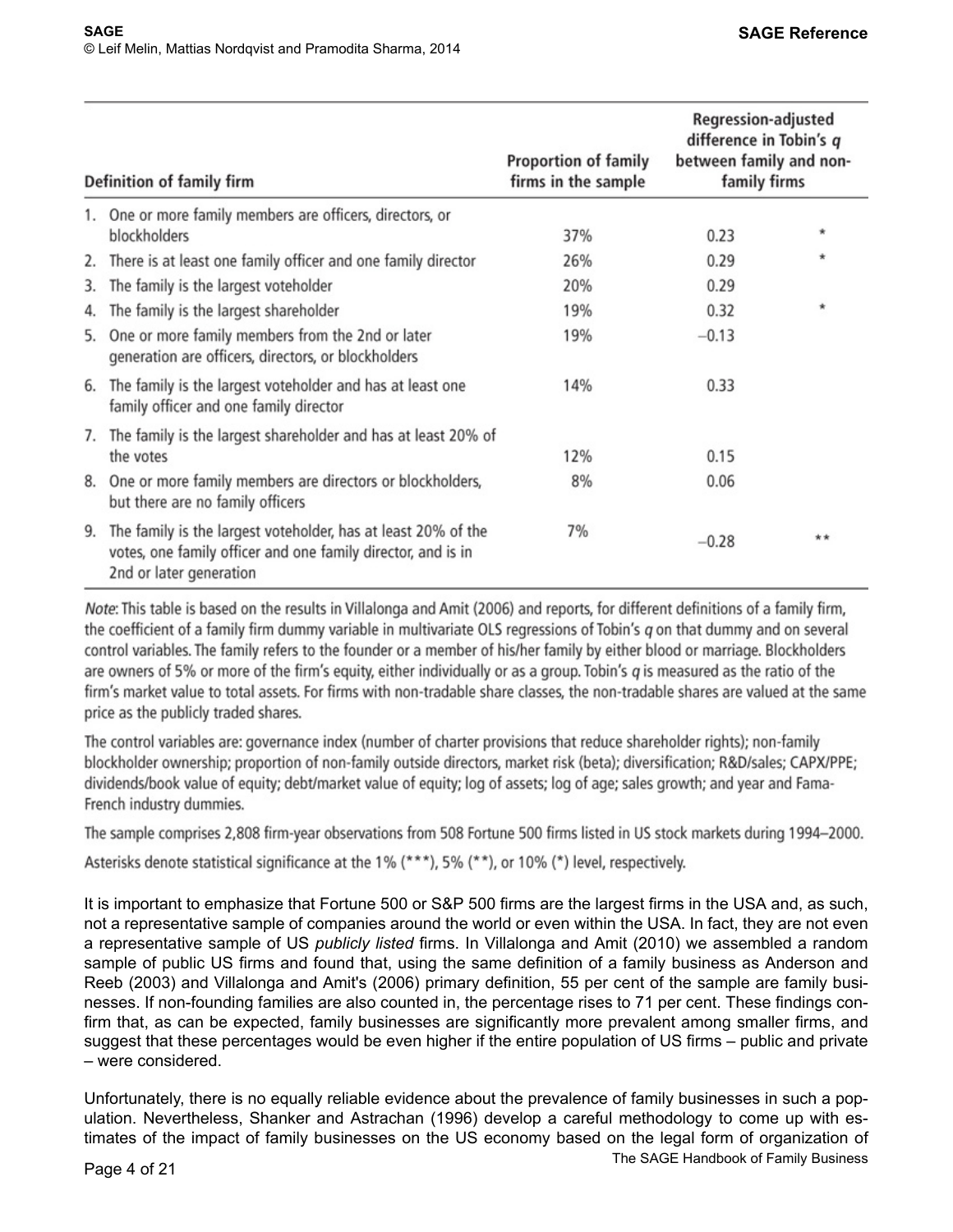business taxpayers. They conclude that, using a broad definition of family business which, similar to the one used most widely for public businesses, calls for family involvement in either ownership or management, 100 per cent of all sole proprietorships and about 60 per cent of all partnerships and private corporations can be deemed family businesses. Aggregating across all businesses in the economy, the resulting estimate is that 92 per cent of all US businesses can be considered family businesses. Astrachan and Shanker (2003) provide an updated figure of 89 per cent based on year 2000 data. The empirical evidence about the prevalence of family businesses around the world remains limited to public company data, with the exception of a few isolated countries like Denmark for which there is evidence from private companies as well (Bennedsen et al., 2007). La Porta et al. (1999) examine the ownership and control structures of the 20 largest publicly traded firms in each of the 27 richest economies, as well as ten smaller firms in some of these countries. To establish who controls the firms, they look at the identities of the ultimate owners of capital and voting rights. They find that 30 per cent are controlled by families or individuals. For the smaller firms and using a less restrictive definition of control (a 10 per cent threshold as opposed to 20 per cent), the fraction of family-controlled firms in their sample rises to 53 per cent. Claessens et al. (2000) examine 2,980 public corporations in nine East Asian countries and find that over two-thirds of the firms are controlled by families or individuals. Faccio and Lang (2002) analyze the ultimate ownership and control of 5,232 public corporations in 13 Western European countries and find that 44 per cent of the firms are family controlled, and 34 per cent are widely held. There have been many subsequent studies reporting on the prevalence of family businesses in individual countries, but these three remain the most comprehensive (even within individual countries, in the case of the latter two). In the introduction to this book, Sharma et al. (2014) review some of the possible explanations to the varying prevalence of family businesses around the world.

## **Do Family Businesses Perform Better or Worse Than Non-Family Businesses?**

Having empirically confirmed that family businesses matter (a great deal) in terms of their prevalence, a natural question arises about whether the distinction between family and non-family businesses matters for firm performance.

#### **Theoretical Frameworks**

From a theoretical standpoint, the answer to this question is not clear, even within a given theoretical framework or disciplinary approach. One such approach is provided by agency theory in financial economics. On the one hand, the classic agency theory of Berle and Means (1932) and Jensen and Meckling (1976) suggests that ownership concentration alleviates the conflicts of interest between owners and managers. In particular, higher managerial ownership should align the incentives of owners and managers, while ownership concentration in the hands of outside blockholders should increase owners' incentives to monitor managers. Either way, the prediction is that ownership concentration should lead to increased corporate performance. This prediction particularly applies to family owners, who often not just hold large stakes in their companies but also occupy top management positions in them. The family business literature, as reviewed elsewhere in this book, has also offered a number of arguments that would lead us to expect family businesses to perform better than non-family businesses.

On the other hand, several counterarguments to this point have been made, even within an agency-theoretic perspective. Demsetz (1983) argues that ownership concentration is the endogenous outcome of profit-maximizing decisions by current and potential shareholders, and should thus have no effect on firm value. Stulz (1988) argues that managers can become entrenched if their ownership is too high. Shleifer and Vishny (1997) argue that high degrees of ownership concentration in the hands of outside blockholders can create a new agency problem, between large (controlling) shareholders and small (minority) shareholders. Either way, ownership concentration facilitates the appropriation of what Grossman and Hart (1986) label 'private ben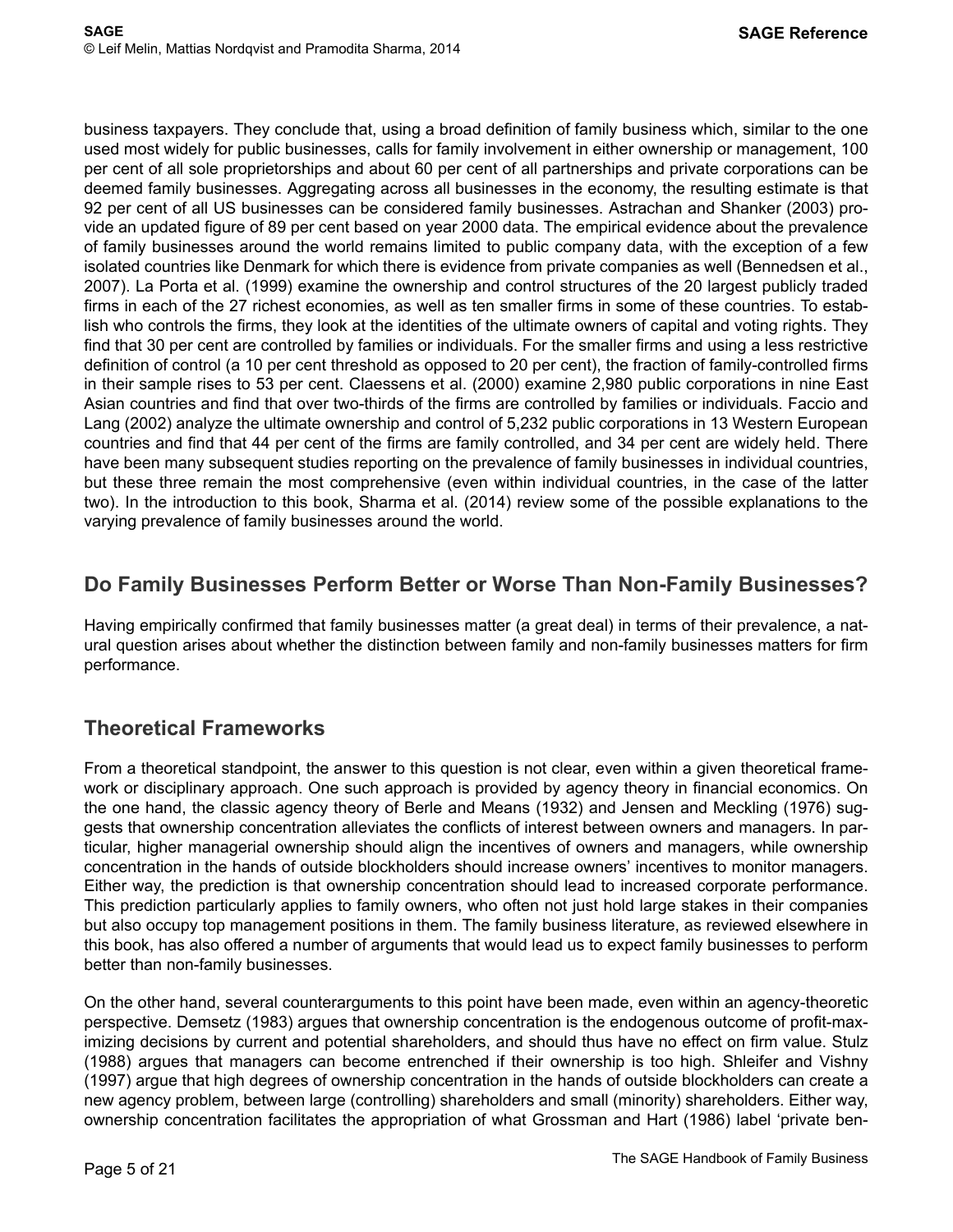efits of control' by managers or large shareholders, at the expense of minority shareholders, and can lead to reduced firm value. This argument once again applies particularly well to family shareholders, who unlike the ultimate owners behind a large institutional shareholder, are the ones who directly enjoy these benefits. Burkart et al. (2003) propose a theoretical model of family business that trades off these agency benefits and costs of family control.

In addition to using agency theory to explain performance differences between family and non-family firms, Chrisman et al. (2005) indicate that the resource-based view is another theoretical perspective that is useful in explaining these performance differences (see Sabine Rau's chapter in this book as well; Rau, 2014). Their central argument is that family involvement enables the firm to accumulate unique resources and capabilities that allow them to develop family-based competitive advantages. Family firms enjoy long-term relationships with external stakeholders and using these external relationships enhances the performance of family firms (Carney, 2005; Chrisman et al., 2009). In addition, Chrisman et al. (2008) suggest that family and non-family firms differ from each other with respect to strategic behaviors, such as strategic response to the threat of imitation or strategic flexibility, and such differences create variation in firm performance.

The chapters in [Part II](http://sk.sagepub.com/reference/hdbk_familybusiness/d149.xml) of this book review other theoretical perspectives in family business studies that are rooted on a variety of disciplines, including psychology, sociology, and anthropology. A review of these different streams of literature further supports the view that the relationship between family involvement and performance remains somewhat ambiguous from a theoretical standpoint.

#### **Empirical Studies of Family Business Performance**

Whether family businesses perform better or worse than non-family businesses is thus an empirical question, and one that remained unresolved when we began our research on this subject, which would ultimately be published as Villalonga and Amit (2006).

At the time, the empirical evidence about this question was scant and conflicting, even within a single country – the United States. Holderness and Sheehan (1988) had found that firms that were majority-owned by individuals or families had a lower Tobin's *q* (the ratio of a firm's market value to the replacement cost of its assets, which is often used as a size-adjusted measure of firm value). Morck et al. (1988) had found that the effect of having the founding family among the top two officers was contingent on the firm's age: the effect was positive for firms incorporated after 1950, but negative for older firms. The findings of Smith and Amoako-Adu (1999) and Pérez-González (2006, first draft 2001) that CEO successions by family members had a negative impact on performance were consistent with Morck et al.'s result. On the other hand, McConaughy et al. (1998) and Anderson and Reeb (2003) found that family businesses outperformed non-family businesses, especially when family members served as CEOs.

McConaughy et al. (1998), who define family businesses as family-managed businesses (those with a founding family member as CEO), also found significant differences between founder-managed and descendantmanaged family businesses, although the sign of the differences they found was contingent on the methodology they used. When they analyzed separately the subsamples of founder-managed and descendant-managed family businesses using a matched-pairs univariate comparison to non-family businesses, they found that descendant-managed firms outperformed founder-managed firms in terms of market-to-book equity value, sales growth, and cash flow per employee. However, when they pooled together the two groups of familymanaged businesses and compared them to non-family businesses in a multivariate regression framework, they found that founder-managed firms outperformed non-family managed businesses by a wider margin than descendant-managed businesses (which also outperformed non-family businesses, however).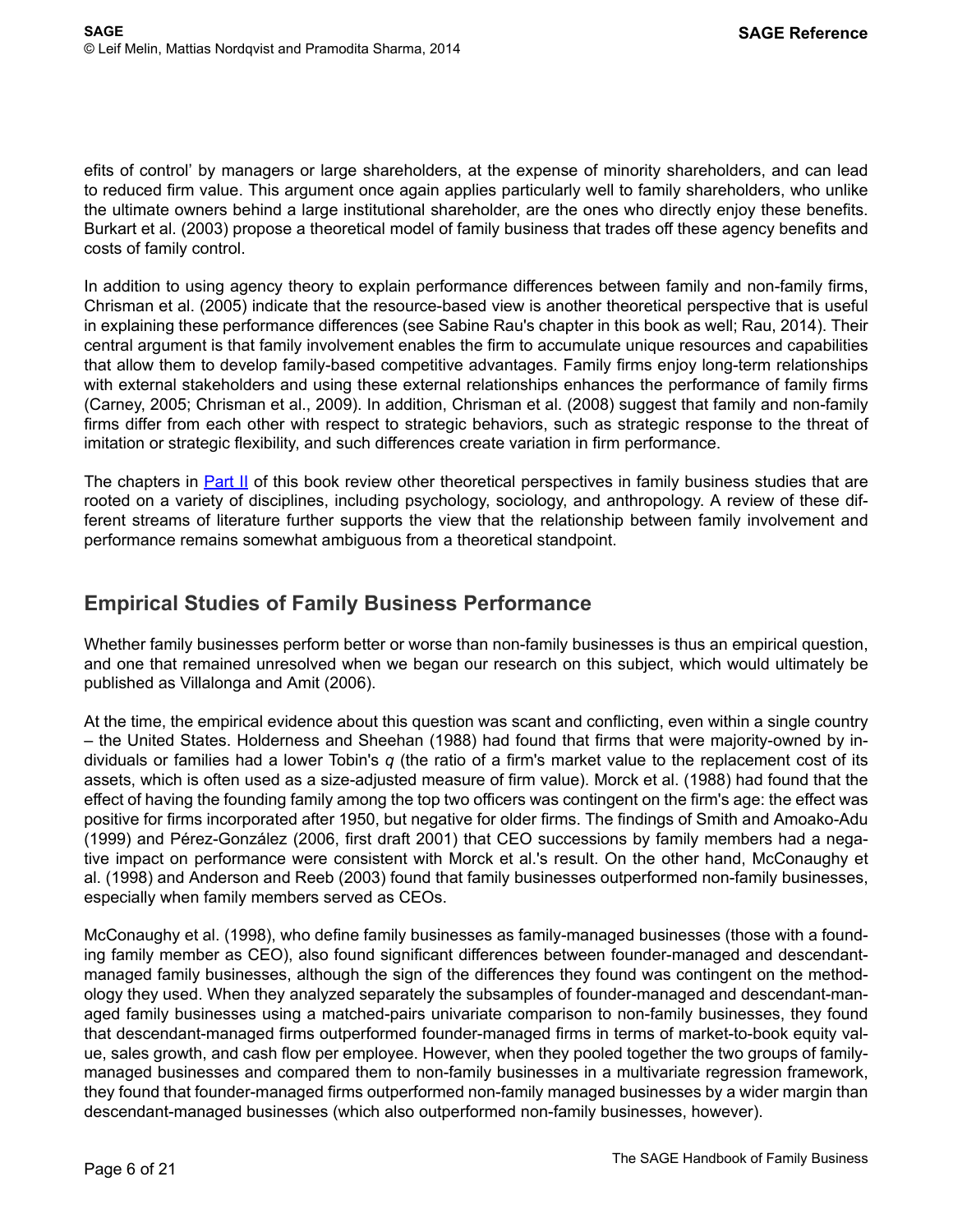Besides this direct evidence about our research question, several streams of literature provided related evidence.

First, there were many empirical studies about the relation between ownership and performance. Demsetz and Lehn (1985) had found a significant linear relation between ownership concentration and profitability but, more importantly, they also found that, in support of Demsetz's (1983) argument, the relation disappeared after controlling for the endogeneity of ownership concentration. Later, Morck et al. (1988) examined the association between managerial ownership and Tobin's q, and found a non-monotonic relation between the two: *q* increased with managerial ownership up to a certain point, beyond which it began to decline. This result is consistent with Stulz's (1988) argument that managerial entrenchment limits the incentive-alignment benefits of managerial ownership. McConnell and Servaes (1990) found similar results using a different regression specification (quadratic instead of piece-wise), as did many subsequent studies (for a review see Demsetz and Villalonga, 2001). However, none of those studies controlled for the endogeneity of ownership like Demsetz and Lehn (1985) had done. Himmelberg et al. (1999) and Demsetz and Villalonga (2001) did, replicating Demsetz and Lehn's (1985) original two-stage analysis on the measures of ownership and performance that were used in the later studies, and found that the relation (monotonic or not) between managerial ownership and Tobin's *q* also disappeared.

Second, several working papers had picked up on Morck et al.'s (1988) less-publicized finding that young firms managed by their founding families had a higher *q,* and confirmed that founder-CEO firms traded at a premium relative to all other firms: Palia and Ravid (2002), Adams et al. (2009), and Fahlenbrach (2009). The latter two studies also showed that the 'founder-CEO premium' was robust to endogeneity concerns.

Third, there was an ongoing debate about the performance of business groups around the world. Khanna and Palepu (2000) had found that group affiliation was associated with superior performance, whereas Bertrand et al. (2002), using the same Indian data, had found evidence of what Johnson et al. (2000) refer to as 'tunneling' – the transfer of assets and profits out of firms for the benefit of their controlling shareholders. Although the debate had originally been framed as a comparison between group-affiliated firms and stand-alone firms, or between diversified and focused firms (given the parallel debate about the conglomerate discount), the evidence provided by La Porta et al. (1999), Claessens et al. (2000), and Faccio and Lang (2002) that most firms around the world are controlled by large shareholders soon shifted attention to the ultimate ownership and control issues in business groups.

A fourth stream of empirical research that bridged the first and third thus emerged showing that the 'wedge' between cash-flow and control rights created by control-enhancing mechanisms such as pyramids and dualclass stock has a negative impact on firm performance: La Porta et al. (2002) first found this result in their global sample, as did Claessens et al. (2002) in East Asia, and Lins (2003) in 18 emerging markets. Morck et al. (2005) reviewed this literature and concluded that, in countries where a few families end up controlling considerable proportions of their countries' economies through these means, the resulting corporate governance problems can attain macroeconomic importance – affecting rates of innovation, economy-wide resource allocation, and economic growth.

A fifth stream of research that we considered relevant was the literature about dual-class stock. Although dual-class firms had a long history in the United States, a change in regulation in the mid-1980s triggered a flurry of dual-class recapitalizations and, with them, a flurry of academic research, mostly in the form of event studies. Most of these studies, such as Jarrell and Poulsen (1988), found a negative stock market reaction to announcements of such recapitalizations. Others like Partch (1987) found a positive reaction. More recently, some countries have experienced the opposite trend – dual-class unifications – and several studies provided evidence of a positive market reaction to those unifications: Amoako-Adu and Smith (2001) for Canada; Hauser and Lauterbach (2004) for Israel; and Pajuste (2005) for seven European countries. Other studies of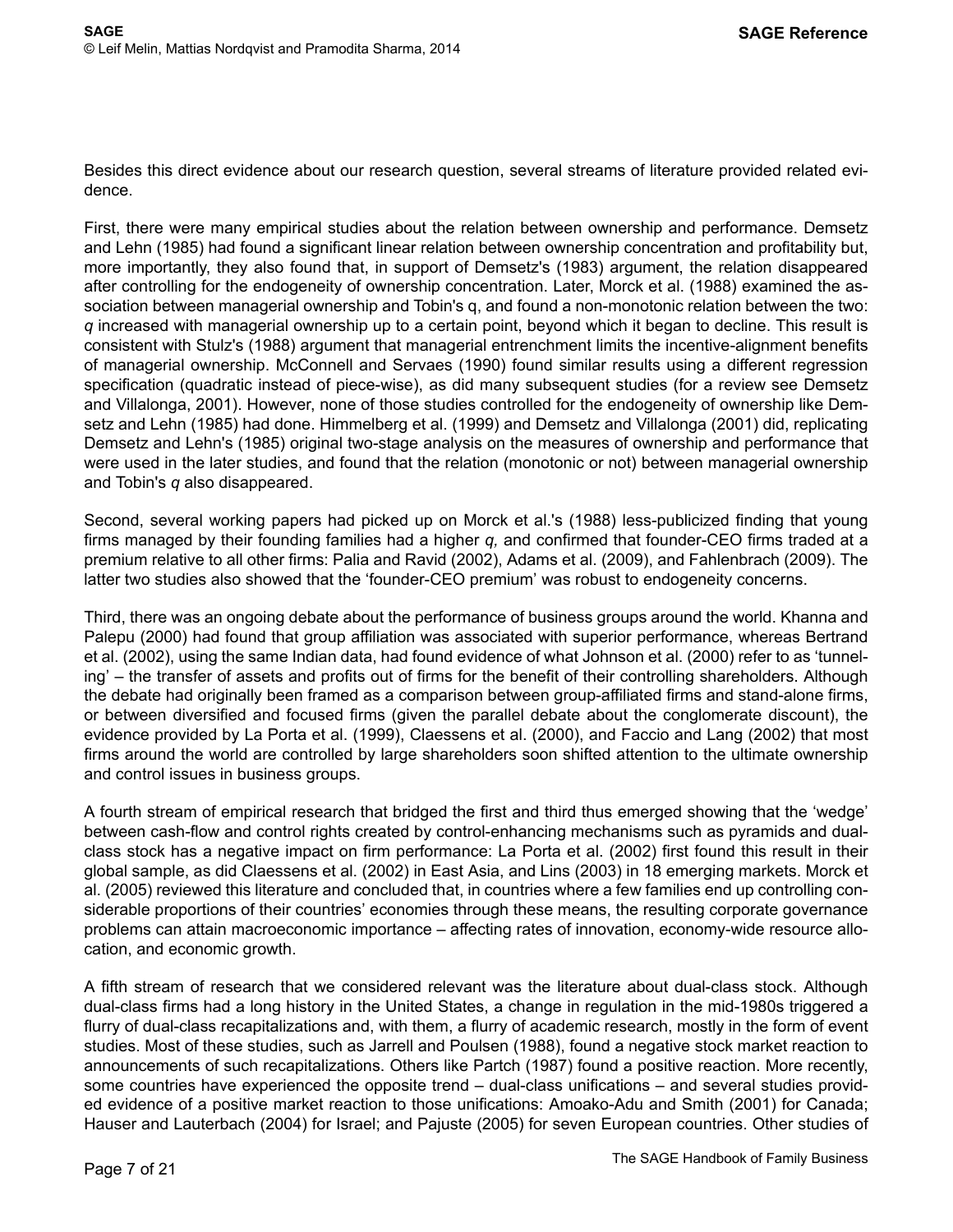dual-class stock had focused on the voting premium at which superior voting shares typically trade relative to the inferior voting shares in the same company. These included Levy (1982), Lease et al. (1983, 1984), and Zingales (1995) for the United States; Zingales (1994) for Italy; and Nenova (2003) for 18 countries.

In Villalonga and Amit (2006), we brought these five literature streams to bear on our research question, which we framed in terms of firm value: 'Are family businesses more or less valuable than non-family businesses?' The first two were directly related to our question. The third and fourth did not specifically focus on family businesses; however, La Porta et al. (1999), Claessens et al. (2000), and Faccio and Lang (2002) had shown that most controlling shareholders around the world were individuals and families (with much greater prevalence than the State, financial firms, or other owner types), which suggested that family businesses might have driven many of these results. Likewise, the fifth stream of research, about dual-class stock, had traditionally been studied in the context of insider holdings, not of family ownership. However, DeAngelo and DeAngelo (1985) and Nenova (2001) had looked into the identity of those insiders and shown that the primary beneficiaries of dual-class stock were in fact founding families: Nenova reported that this was the case for 79 per cent of the dual-class firms in her comprehensive international sample, and for 95 per cent of US dual-class firms. Their results implied that the separation of ownership and control enabled by dual-class stock was in fact a manifestation of the agency problem between large (family) shareholders and small (non-family) shareholders, rather than of the agency problem between owners and managers, as the dual-class literature had typically been framed.

To bridge these different streams of research and bring them to bear on our research question, we concluded it was important to distinguish among three elements in the definition of a family business: ownership, control (in excess of ownership), and management. We used this approach to test our research question empirically using all non-financial firms that were in the Fortune 500 at any point between 1994 and 2000 as our sample. Consistent with several of the research results described above, we found that family ownership per se on average created value, and that family control in excess of ownership (achieved through mechanisms such as dual-class stock) destroyed value, although not enough to offset the positive effect of ownership. On the other hand, the performance effects of family management were large enough to overpower those of the other two elements, but their sign was entirely contingent on the CEO or chairman's generation: relative to non-family businesses, founder-led firms outperformed, while descendant-led firms underperformed. These results were robust to the inclusion of multiple control variables (including age, sales growth, and a number of financial characteristics and corporate governance measures), and remained significant after controlling for the endogeneity of family ownership, control, and management.

As a result of these effects, we found that the answer to the question 'are family businesses more or less valuable than non-family businesses?' was contingent on the definition of family firm used. We considered nine alternative definitions, as we did when we examined the question of family business prevalence. [Table 9.1](#page-2-0), which is based on the results in our 2006 article and cited earlier in this chapter, also shows the multivariate *q* results under the nine definitions. When family businesses were broadly defined, as in Anderson and Reeb (2003), to include all those firms in which the founder or a member of his or her family by either blood or marriage was an officer, director, or blockholder, we found that family businesses traded at a significant premium relative to non-family businesses. However, results changed significantly when we restricted our definition by requiring minimum thresholds for family control (e.g., 20 per cent of all shares or votes), that the family be the largest shareholder or voteholder, that there be family officers or directors, or that the firm be in second or later generation. Using our most restrictive definition, which incorporated all of those conditions, we found that family businesses traded at a significant discount relative to non-family businesses. As suggested above, the 'deal-breaker' – the factor that turned the premium into a discount – was whether or not founder-controlled firms were included in the sample.

Miller et al. (2007) replicated some of the analyses and findings of Villalonga and Amit (2006) on a broader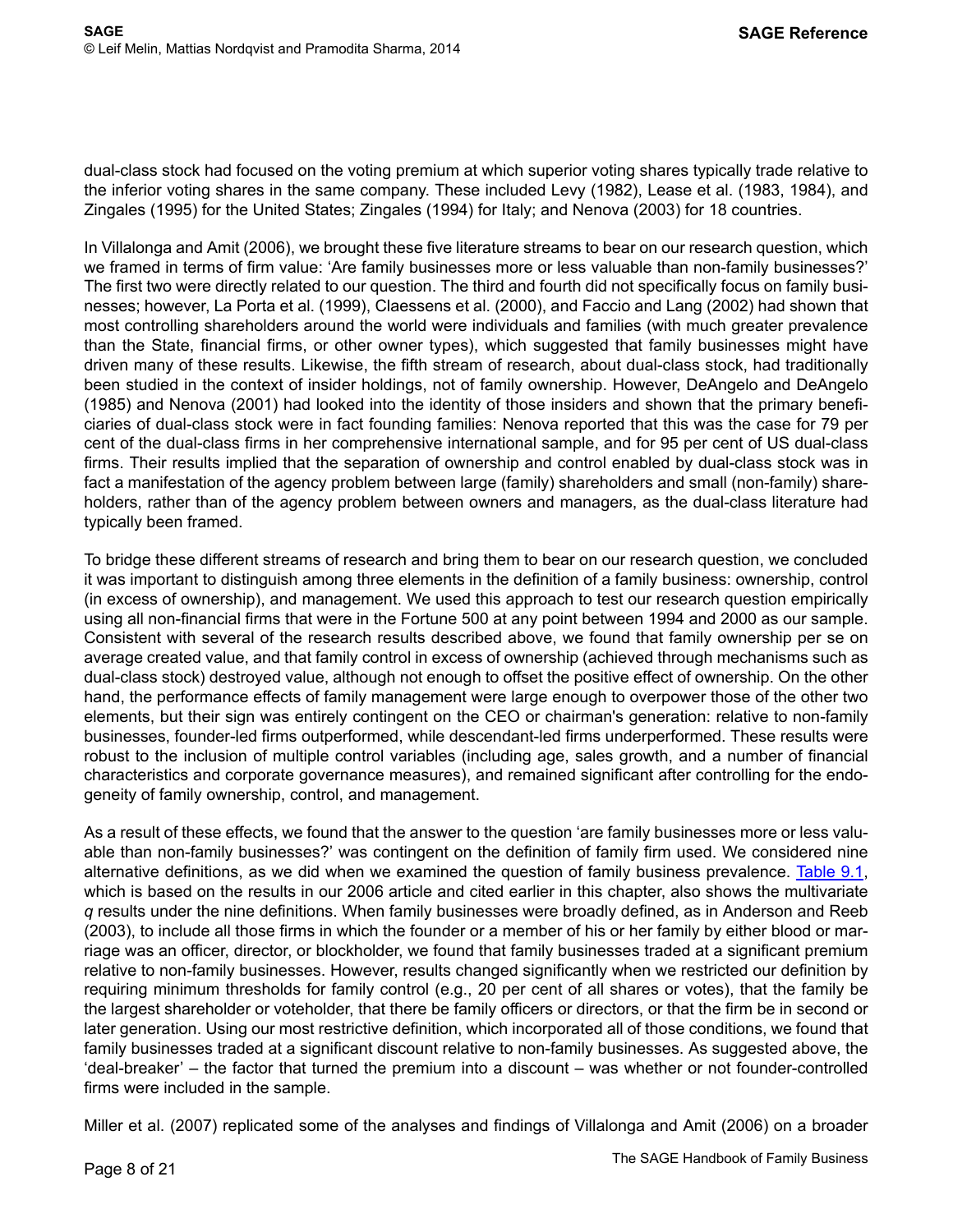cross-section of US firms (the Fortune 1000 and a random sample of 100 smaller public firms). Specifically, they found confirmation for Villalonga and Amit's finding that the estimated value of family businesses relative to non-family businesses is contingent on the definition used, and particularly on whether or not founder-controlled firms are included among family businesses.

While Miller et al. (2007) suggest that Villalonga and Amit (2006) did not distinguish between founder-led and descendant-led firms, we note that the distinction between founder-led and descendant-led firms is one of the main findings of Villalonga and Amit (2006), which is also articulated in the abstract, and is substantiated by five tables which depict rigorous empirical analyses. Miller et al. also highlight the concept of 'lone founder firms' as distinct from first-generation family firms (the difference being that in first-generation family firms there can be more than one member of the founder's generation; there are no subsequent generation members in either case). They find that, in their sample, only lone founder firms significantly outperform nonfamily firms. (Other) first-generation family firms also outperform, but not significantly so. It is unclear whether the lack of statistical significance of the latter result is driven by economic reasons or by the scarcity of firstgeneration firms once the 'lone founder' firms are excluded from the group. Therefore the reasons that make founder-led firms outperform and later-generation firms under-perform also remain unclear: are they the benefits that founders bring with them (e.g., vision, dedication, entrepreneurial culture); the costs that later generations bring with them (e.g., regression to the mean in management skills, maturity of the business); or the higher coordination costs of having multiple family members involved in the business? Perhaps further research can help us untangle these different possibilities.

One caveat to the founder-led firm results in all of these studies is that the samples in these studies are always relatively large, publicly listed firms. Thus, there is an inherent survivor bias in that, for young, highgrowth firms to have reached their large, public status while still under founder management or control, these firms must really be the very top performers among their peers. Given the natural attrition in family firms as they age and Pérez-González's (2006) and Villalonga and Amit's (2006) finding that family firms performance declines after the founder's generation, however, one could argue that the survivor bias might even be greater in second- and later generation firms, which would imply that the existing estimates of a founder premium are in fact conservative.

## **Drivers of Variation in the Cumulative Evidence About Family Firm Performance**

After Anderson and Reeb (2003) and Villalonga and Amit (2006), the literature about family business has burgeoned, including a large number of studies that have provided further evidence about the performance of family businesses. [Table 9.2](#page-8-0) reports the main results of these studies.

#### <span id="page-8-0"></span>**Table 9.2 Summary of studies of family business performance**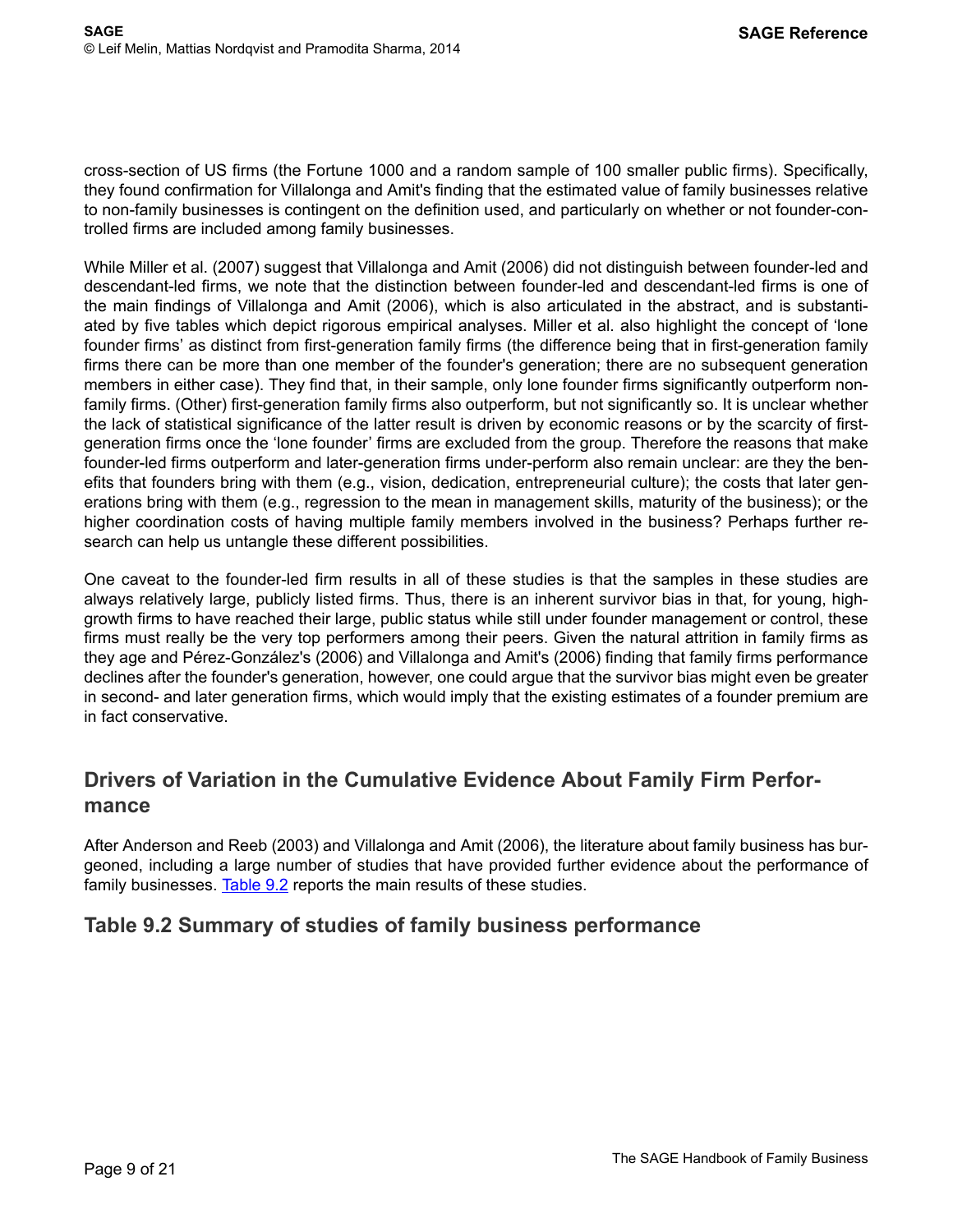|                         |      |                                                               | Measure                                          |                                                                                                                                       |                         |                                                                                           |                                                     |                                       | <b>Main Results</b>                                         |                                                                            |                                                           |                                      |                  |
|-------------------------|------|---------------------------------------------------------------|--------------------------------------------------|---------------------------------------------------------------------------------------------------------------------------------------|-------------------------|-------------------------------------------------------------------------------------------|-----------------------------------------------------|---------------------------------------|-------------------------------------------------------------|----------------------------------------------------------------------------|-----------------------------------------------------------|--------------------------------------|------------------|
| Authors                 | Year | Journal                                                       | Family<br>ownership                              | Family control management Succession                                                                                                  | Family                  |                                                                                           | <b>Effect of</b><br>family<br>ownership             | <b>Effect of</b><br>family<br>control | <b>Effect of</b><br>family<br>management succession measure | Effect of                                                                  | Performance                                               | Country<br>sample                    | Time<br>period   |
| Adam et al.             | 2009 | Journal of<br><b>Empirical Finance</b>                        |                                                  |                                                                                                                                       | Founder CEO             |                                                                                           |                                                     |                                       | Positive                                                    |                                                                            | Tobin's q. ROA                                            | USA                                  | 1992-1999        |
| Allouche et al.         | 2008 | <b>Family Business</b><br>Review                              |                                                  | Dummies for<br>strong control<br>(family<br>ownership and<br>management)<br>or weak control<br>(family<br>ownership or<br>management) |                         |                                                                                           | Positive                                            |                                       | Positive                                                    |                                                                            | ROA, ROE, ROIC Japan                                      |                                      | 1998 and<br>2003 |
| Ali et al.              | 2007 | Journal of<br>Accounting<br>Economics                         | Dummy for<br>family firm                         |                                                                                                                                       |                         |                                                                                           | Positive                                            |                                       |                                                             |                                                                            | ROA                                                       | USA                                  | 1998-2002        |
| Anderson et al.         | 2003 | Journal of<br>Financial<br>Economics                          | Dummy for<br>family firm                         |                                                                                                                                       | CEO-family              | CEO-<br>descendent                                                                        | Positive<br>(negative to<br>the DV in the<br>paper) |                                       | Negative<br>(positive to<br>the DV in the<br>paper)         | Negative<br>(positive to spread<br>the DV in<br>the paper)                 | Corporate yield USA                                       |                                      | 1993-1998        |
| Anderson and Reeb 2003  |      | Journal of Finance Dummy for                                  | family firm<br>and family<br>ownership.<br>stake |                                                                                                                                       | Family CEO              |                                                                                           | Inverted<br>U-shape                                 |                                       | Positive                                                    |                                                                            | Tobin's g and<br>ROA                                      | USA                                  | 1992-1999        |
| Anderson and Reeb 2003  |      | Journal of Law<br>and Economics                               | Dummy for<br>family firm                         | Percentage of<br>family<br>ownership stake                                                                                            | Founder CEO Descendent- | CEO                                                                                       | Positive                                            |                                       | Positive<br>(marginal)                                      | Negative<br>(marginal)                                                     | Excess value,<br>economic value<br>added                  | <b>USA</b>                           | 1993-1999        |
| Anderson and Reeb 2004  |      | Administrative<br>Science Quarterly                           | Dummy for<br>family firm                         | Board<br>representation                                                                                                               |                         |                                                                                           | Negative                                            | Negative<br>(moderator)               |                                                             |                                                                            | Tobin's a                                                 | <b>USA</b>                           | 1992-1999        |
| Barontini and<br>Caprio | 2006 | European<br>Financial<br>Management                           |                                                  | Dummy for<br>family firm                                                                                                              | Family CEO              | Next<br>generation<br>CEO or non-<br>executive                                            |                                                     | Positive                              | Positive                                                    | whether<br>descendent<br>assume<br>CEO or<br>non-<br>executive<br>director | Depends on Tobin's q and<br><b>ROA</b>                    | Continental 1999-2001<br>West Europe |                  |
| Basu et al.             | 2009 | Journal of Banking Family<br>and Finance                      | ownership<br>stake                               |                                                                                                                                       |                         |                                                                                           | U-shape                                             |                                       |                                                             |                                                                            | Acquiring firm's USA<br>CAR                               |                                      | 1993-2000        |
| Ben-Amar and<br>Andre   | 2006 | Journal of<br><b>Business</b> , Finance<br>and Accounting     |                                                  | Ultimate voting Family CEO<br>block held by a<br>family                                                                               |                         |                                                                                           |                                                     | Positive                              | Positive                                                    |                                                                            | Acquiring firm's Canada<br>value: Abnormal<br>return      |                                      | 1998-2002        |
| Bennedson et al.        | 2007 | The Quarterly<br>Journal of<br>Economics                      |                                                  |                                                                                                                                       | Family CEO              |                                                                                           |                                                     |                                       | Negative                                                    | Negative                                                                   | <b>ROA</b>                                                | Denmark                              | 1994-2002        |
| Berrone et al.          | 2010 | Administrative<br>Science Quarterly family firm               | Dummy for                                        |                                                                                                                                       | Family CEO              |                                                                                           | Positive                                            |                                       | Insignificant                                               |                                                                            | Environmental<br>performance                              | <b>USA</b>                           | 1998-2002        |
| Bloom and Van<br>Reenen |      | 2007 Quarterly Journal Dummy for<br>of Economics              | family firm                                      |                                                                                                                                       |                         | CEO is chosen Positive<br>by<br>primogeniture insignificant<br>(the eldest<br>male child) | however                                             |                                       |                                                             | Negative                                                                   | Management US, France, 2004-2005<br>practice<br>(z-score) | Germany<br>and UK                    |                  |
| Boubaker                | 2007 | Multinational<br>Finance Journal                              |                                                  | Excess voting<br>right                                                                                                                |                         |                                                                                           |                                                     | Negative                              |                                                             |                                                                            | Tobin's q                                                 | France                               | 2000             |
| Bozec and Laurin        | 2008 | Journal of<br>Business, Finance family firm<br>and Accounting | Dummy for                                        | Cash-flow right/<br>voting right                                                                                                      |                         |                                                                                           | Positive                                            | Negative                              |                                                             |                                                                            | Tobin's q, ROI,<br>ROA, ROE                               | Canada                               | 1999             |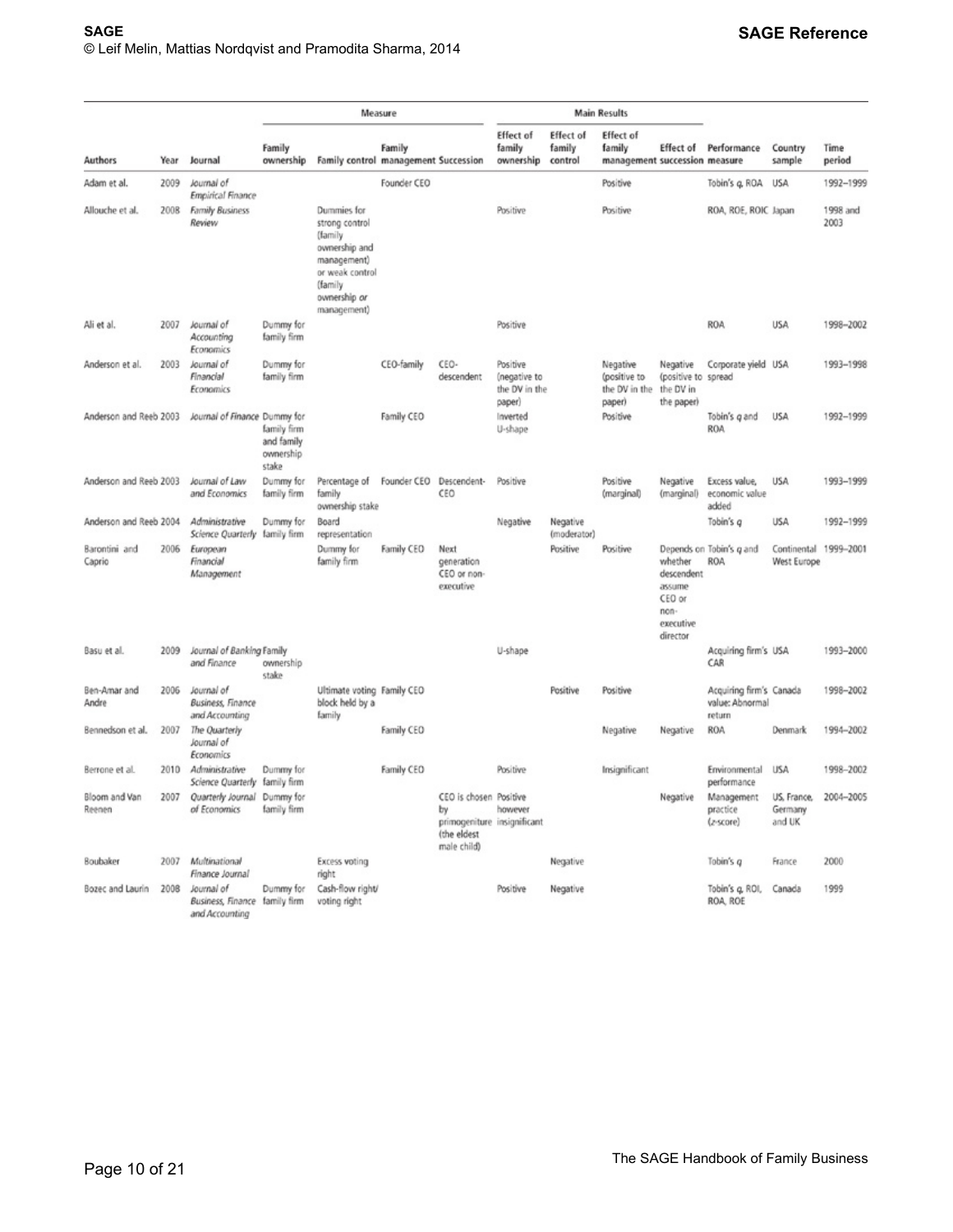#### **SAGE** © Leif Melin, Mattias Nordqvist and Pramodita Sharma, 2014

#### **SAGE Reference**

| Chang et al.                 | 2010 | British Journal of<br>Management                         |                              | Board controlf<br>voting $right >$<br>20%/voting<br>right - cash<br>flow right |                                                       |                       | Negative      |                                                                | Innovation<br>announcement-<br>period abnormal<br>return | Taiwan                                           | 1999-2005 |
|------------------------------|------|----------------------------------------------------------|------------------------------|--------------------------------------------------------------------------------|-------------------------------------------------------|-----------------------|---------------|----------------------------------------------------------------|----------------------------------------------------------|--------------------------------------------------|-----------|
| Chen et al.                  | 2010 | Journal of<br>Financial<br>Economics                     | Dummy for<br>family firm     |                                                                                |                                                       | Positive              |               |                                                                | ROA                                                      | USA                                              | 1996-2000 |
| Ding and<br>Pukthuanthong-Le | 2009 | Journal of<br>Enterprising<br>Culture                    | Family<br>ownership<br>stake | Percentage of<br>non-family<br>directors                                       |                                                       | Negative              | Positive      |                                                                | IPO pricing                                              | Taiwan                                           | 1997-2004 |
| Driffield et al.             | 2007 | Economics of<br>Transition                               |                              | <b>Excess voting</b><br>right                                                  |                                                       |                       | Positive      |                                                                | Tobin's q                                                | Indonesia,<br>Korea,<br>Malaysia<br>and Thailand | 1994-1998 |
| Dyer and Whetten 2006        |      | Entrepreneurship: Dummy for<br>Theory and<br>Practice    | family firm                  |                                                                                |                                                       | Mixed                 |               |                                                                | Corporate social USA<br>performance                      |                                                  | 1991-2000 |
| Gomez-Mejia et al. 2007      |      | Administrative<br>Science Quarterly                      | Dummy for<br>family firm     |                                                                                |                                                       | Positive/<br>depends  |               |                                                                | Socioemotional Spain<br>wealth/risk                      |                                                  | 1944-1998 |
| Guedri and<br>Hollandts      | 2008 | Corporate<br>Governance: An<br>International<br>Review   |                              | Two family<br>directors + 5%<br>ownership                                      |                                                       |                       | Insignificant |                                                                | ROI and Tobin's France<br>q                              |                                                  | 2000-2006 |
| Heaney and<br>Holmen         | 2008 | Applied Financial<br>Economics                           |                              | Excess voting<br>right                                                         |                                                       |                       | Negative      |                                                                | Cost of under-<br>diversification                        | Sweden                                           | 1988-1991 |
| Hillier and<br>McColgan      | 2009 | Journal of<br><b>Business, Finance</b><br>and Accounting |                              |                                                                                | Family CEO                                            |                       |               | Negative<br>(family CEO<br>turnover has<br>positive<br>effect) | Cumulative<br>Abnormal<br>Return                         | UK                                               | 1992-1998 |
| Holmen and<br>Nivorozhkin    | 2007 | Applied Financial<br>Economics                           | Dummy for<br>family firm     | Dual class of<br>share                                                         |                                                       | Positive<br>(partial) | Negative      |                                                                | Tobin's a and<br>ROA                                     | Sweden                                           | 1985-2001 |
| Jara-Bertin et al.           | 2008 | Corporate<br>Governance                                  |                              | Contestability<br>of control<br>among<br>shareholders                          |                                                       |                       | Negative      |                                                                | Tobin's q                                                | Europe                                           | 1996-2000 |
| Jiraporn and<br>DaDalt       | 2009 | Applied<br>Economics Letters family firm                 | Dummy for                    |                                                                                |                                                       | Positive              |               |                                                                | Abnormal<br>accruals<br>(earning<br>management)          | <b>USA</b>                                       | 1992-1999 |
| Klein et al.                 | 2005 | Corporate<br>Governance: An<br>International<br>Review   | Dummy for<br>family firm     |                                                                                |                                                       | Mixed                 |               |                                                                | Tobin's a                                                | Canada                                           | 2002      |
| Lee                          | 2004 | SAM Advanced<br>Management<br>Journal                    | Dummy for<br>family firm     |                                                                                |                                                       | Mixed                 |               |                                                                | Profitability,<br>operation, and<br>financial            | <b>USA</b>                                       | 2002      |
| Lin and Hu                   | 2009 | Corporate<br>Governance: An<br>International<br>Review   |                              |                                                                                | Family CEO                                            |                       |               | Depends                                                        | Tobin's q. ROA                                           | Taiwan                                           | 1991-2000 |
| Luo and Chung                | 2005 | Administrative<br>Science Quarterly                      |                              |                                                                                | Percentage of<br>family<br>members in<br>inner circle |                       |               | Positive                                                       | ROA                                                      | Taiwan                                           | 1973-1996 |
| Martikainen et al.           | 2009 | The Quarterly<br>Review of<br>Economics and<br>Finance   | Dummy for<br>family firm     |                                                                                |                                                       |                       |               |                                                                | Productivity                                             | <b>USA</b>                                       | 1992-1999 |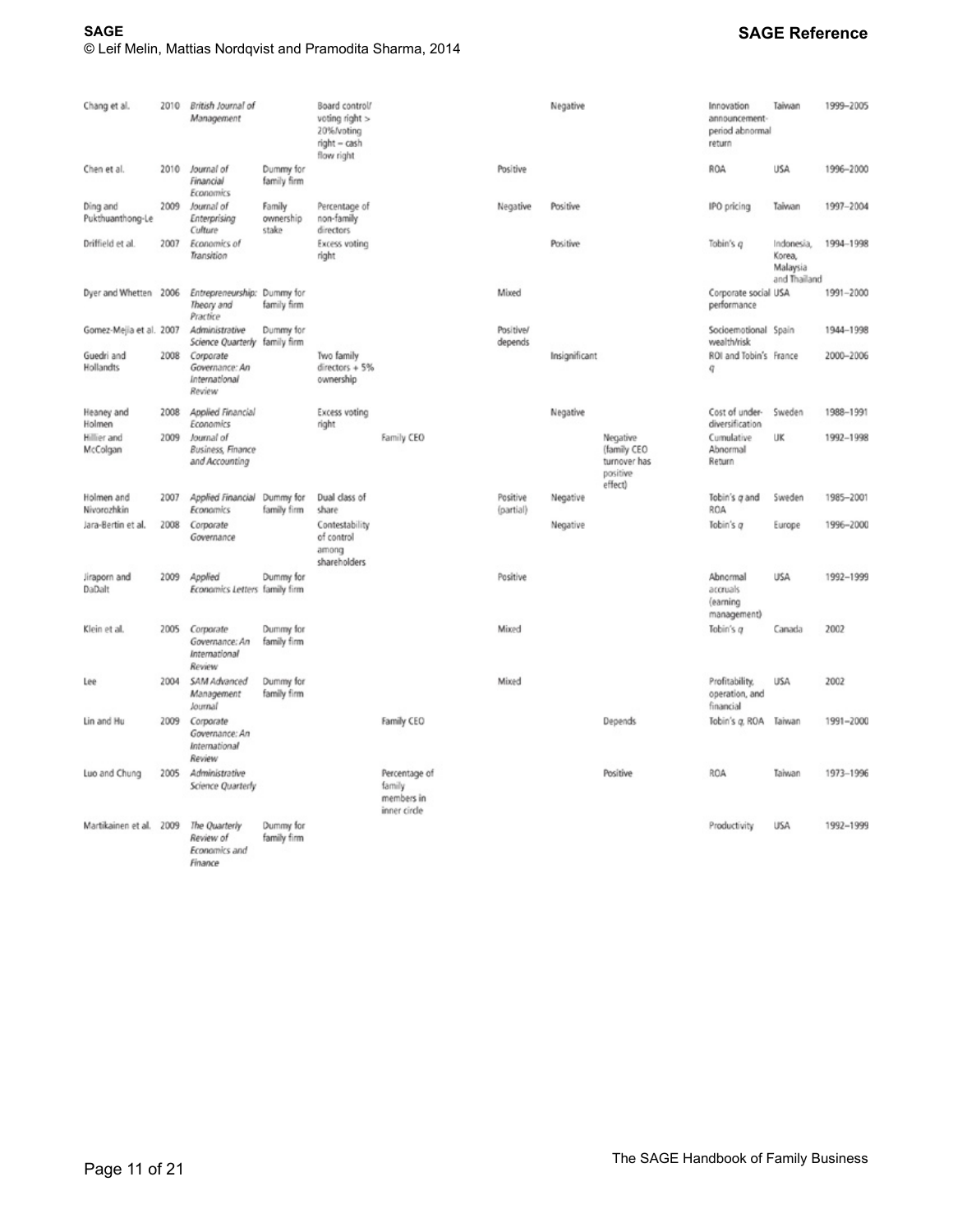#### **SAGE** © Leif Melin, Mattias Nordqvist and Pramodita Sharma, 2014

#### **SAGE Reference**

| Miller et al.             | 2007 | AoM Proceedings Dummy for                                                | family firm                                                  |                                                                         |                                                                       | Next<br>generation<br>ownership and<br>CEO | Negative                              |          | Positive              | Negative                                      | Growth and<br>shareholder<br>return                                                                        | <b>USA</b> | 1996-2000 |
|---------------------------|------|--------------------------------------------------------------------------|--------------------------------------------------------------|-------------------------------------------------------------------------|-----------------------------------------------------------------------|--------------------------------------------|---------------------------------------|----------|-----------------------|-----------------------------------------------|------------------------------------------------------------------------------------------------------------|------------|-----------|
| Miller et al.             | 2007 | Journal of<br>Corporate Finance family firm                              | Dummy for                                                    |                                                                         |                                                                       |                                            | Depend (lone<br>founder FF or<br>not) |          |                       |                                               | Tobin's a                                                                                                  | <b>USA</b> | 1996-2000 |
| Nelson                    | 2003 | Strategic<br>Management<br>Journal                                       |                                                              |                                                                         | Founder CEO                                                           |                                            |                                       |          | Positive              |                                               | IPO premium                                                                                                | USA        | 1991      |
| Oswald et al.             | 2009 | Journal of Small<br><b>Business</b><br>Management                        | % of family-<br>owner<br>employees                           |                                                                         | Percentage of<br>family-owner<br>top<br>management<br>team<br>members |                                            | Negative                              |          | Negative              |                                               | Sales growth,<br>revenue, capital<br>structure                                                             | USA        | 1997      |
| Perez-Gonzalez            | 2006 | The American<br><b>Economic Review</b>                                   |                                                              |                                                                         |                                                                       | Next<br>generation<br>CEO                  |                                       |          |                       | Negative                                      | ROA, Tobin's q                                                                                             | USA        | 1994      |
| Perrini et al.            | 2008 | Corporate<br>Governance                                                  | Dummy for<br>family<br>ownership                             |                                                                         |                                                                       |                                            | Insignificant                         |          |                       |                                               | Tobin's a                                                                                                  | ltaly      | 2000-2003 |
| Sciascia and<br>Mazzola   | 2008 | <b>Family Business</b><br>review                                         | Percentage of<br>family<br>ownership                         |                                                                         | Percentage of<br>family<br>members<br>among top<br>managers           |                                            | Insignificant                         |          | Negative<br>quadratic |                                               | Survey measure Italy<br>of performance<br>relative to<br>competitors,<br>based on 7<br>accounting<br>items |            | 2000      |
| Sirmon et al.             | 2008 | Entrepreneurship: Dummy for<br>Theory and<br>Practice                    | family<br>ownership                                          |                                                                         |                                                                       |                                            |                                       |          |                       |                                               | Value added                                                                                                | France     |           |
| Sraer and Thesmar 2007    |      | Journal of the<br>European<br>Economic<br>Association                    | Dummy for<br>family firm                                     |                                                                         | Family CEO                                                            | Heir CEO                                   | Positive                              |          | Positive              | Positive                                      | ROA, ROE,<br>Tobin's q and<br>dividend to<br>profit                                                        | France     | 1994-2000 |
| Villalonga and Amit 2006  |      | Journal of<br>Financial<br>Economics                                     | Dummy for<br>family firm<br>and family<br>ownership<br>stake | Control-<br>enhancing<br>mechanism and<br>family excess<br>vote-holding | Family CEO                                                            | Next<br>generation<br>chairman or<br>CEO   | Positive                              | Negative | Depends               | Negative<br>(for the<br>second<br>generation) | Tobin's q                                                                                                  | <b>USA</b> | 1994-2000 |
| Villalonga and Amit 2009  |      | The Review of<br><b>Financial Studies</b>                                |                                                              | Family excess<br>vote-holding                                           | Founder CEO                                                           |                                            |                                       | Mixed    | Positive              |                                               | Tobin's a                                                                                                  | <b>USA</b> | 1994-2000 |
| Viviani et al.            | 2008 | Journal of Private Dummy for<br>Equity                                   | family firm                                                  |                                                                         |                                                                       |                                            | Insignificant                         |          |                       |                                               | Buy-and-hold<br>abnormal return                                                                            | Italy      | 1995-2005 |
| Wang                      | 2006 | Journal of<br>Accounting<br>Research                                     | Dummy for<br>family firm<br>and family<br>ownership<br>stake |                                                                         | Family CEO                                                            | Descendent<br>CEO                          | Negative                              | Negative |                       | Negative                                      | Earning quality USA<br>(abnormal<br>accruals)                                                              |            | 1994-2002 |
| Zhao and Millet-<br>Reyes | 2007 | Journal of<br>International<br>Financial<br>Management and<br>Accounting | Family<br>ownership<br>stake                                 |                                                                         |                                                                       |                                            | Negative                              |          |                       |                                               | Content of<br>accounting<br>information                                                                    | France     | 1994-1998 |

The cumulative evidence suggests that family businesses significantly outperform their non-family-owned peers. However, as [Table 9.2](#page-8-0) suggests, there is significant variation in results across studies. Four factors appear to drive this variation: family business definition, geographic location, industry affiliation, and intertemporal variation in economic conditions.

> 1 *Family business definition.* As Villalonga and Amit (2006) show, the answer to the question of whether family firms are better or worse performers than non-family firms is contingent on how family businesses are defined, and in particular how family ownership, control, and management enter the definition. Decomposing family firm definition in this way allows them to find a positive performance effect of family ownership per se, a negative effect of family control in excess of ownership, and an effect of family management that is entirely contingent on the family's generation (positive for founders, negative for subsequent generations). [Table 9.2](#page-8-0) shows whether and how different empirical studies of family business performance have incorporated these three elements into their operational definition of a family firm, and what the resulting impact has been on their findings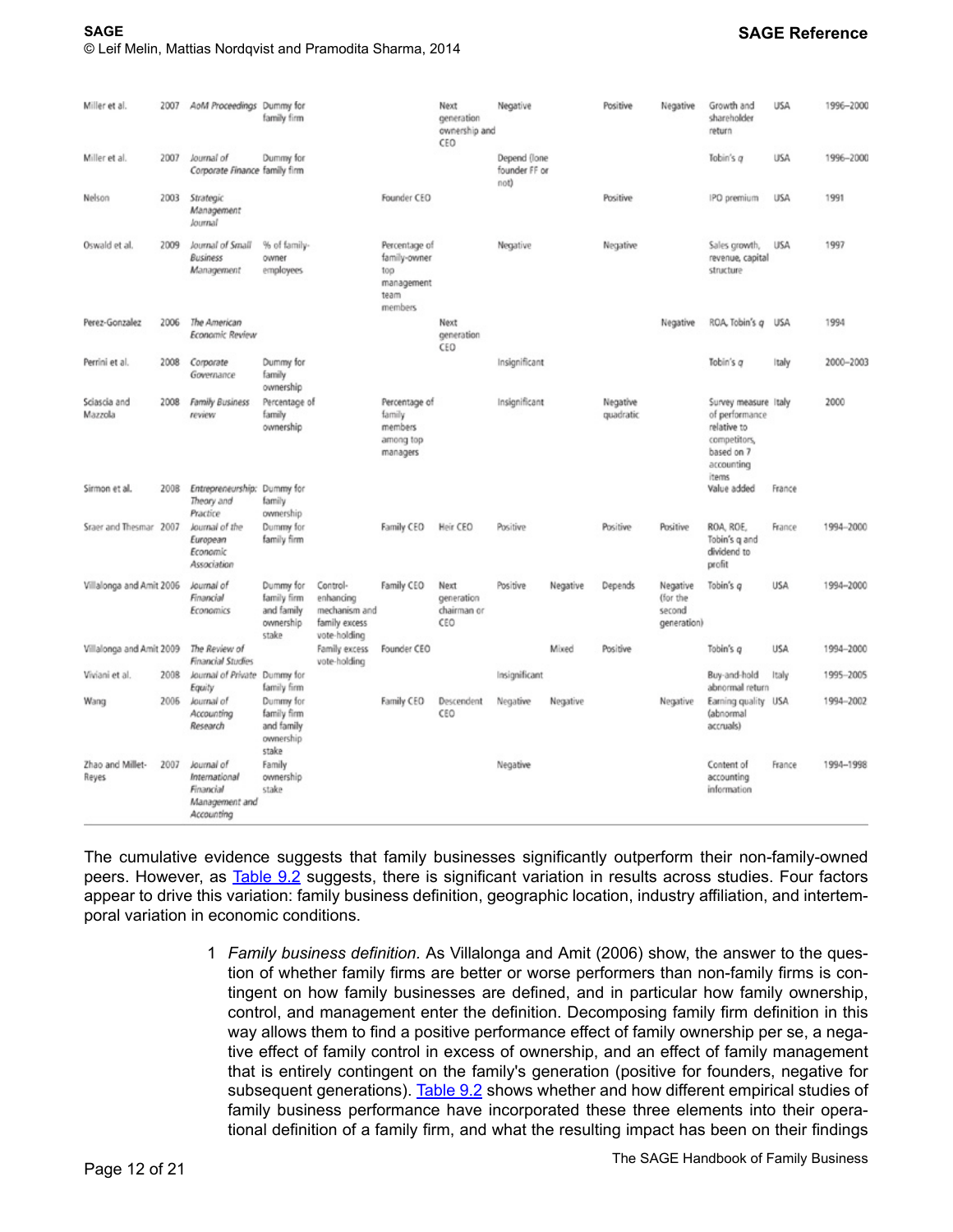about family firm performance.

- 2 *Geographic location.* As [Table 9.2](#page-8-0) shows, there is also geographical variation in these results. For instance, Barontini and Caprio (2006) followed our family ownership-controlmanagement decomposition and found that, in Western Europe, the effects of family ownership and control are exactly as we found for the United States, as is the existence of a significant founder-CEO premium. However, they found no significant descendant-CEO discount. Maury (2006) found similar results for Europe, including a premium for family management, although they did not distinguish among generations. In Amit et al. (2010) we found a negative association between family firm's relative performance and the degree of institutional development of different regions within China.
- 3 *Industry affiliation.* Several studies have shown that there is significant variation across industries in the prevalence of family businesses (Anderson and Reeb, 2003; Villalonga and Amit, 2006; Miller et al., 2007). In Villalonga and Amit (2010), where we examine what drives family control of firms and industries, we further find that the value of family control – the value premium or discount of family firms relative to non-family firms – also varies significantly across industries.
- 4 *Intertemporal variation in economic conditions.* Villalonga (2010) examines whether and how the value of family control changes with economic conditions. Using a sample of US and European companies, she finds that the difference in value between family and nonfamily businesses changed significantly from before to after the 2007–2008 financial and economic crisis. The differences are attributable to differences in structural characteristics between the two groups of firms, rather than to differences in their response to the crisis. Consistent with the view that families 'manage for the long run' and strive to maintain control of their firms, family firms have more conservative financial and strategic management policies, which benefits both family and non-family shareholders during economic downturns. These findings suggest that the value of family control is countercyclical, making family businesses more stable and longer-lived than non-family businesses even if after the founder's generation their performance levels are lower. They also help understand the puzzle of how family firms can survive as publicly traded entities beyond the founder stage, given the evidence about later-generation firms' underperform, and the finding that families as controlling shareholders often appropriate private benefits of control.

# **Challenges of Measuring Performance in Family Businesses**

It is important to note that these and all other empirical studies of the performance of family firms rely exclusively on financial performance measures – i.e., accounting profitability or market value. Demsetz and Villalonga (2001) compare the adequacy of accounting profits and market value (or Tobin's q, which is the ratio of market to book value of assets) in the context of the relationship between corporate ownership and firm performance. As they note, there are two important respects in which these two measures differ. One is in time perspective, backward-looking for accounting profits and forward-looking for market-based performance measures. Whether one wants to look at an estimate of what management has accomplished or at an estimate of what management will accomplish is clearly a choice; thus, one cannot say that one approach is better than the other; they are just different. The second difference is in who is actually measuring performance. For the accounting profit rate, this is the accountant constrained by standards set by his profession. For market measures, this is primarily the community of investors constrained by their acumen, optimism, or pessimism. Again, it is not clear which of the two is preferable or more subject to behavioral biases.

Moreover, business families often think of performance in a broader sense, including both pecuniary and nonpecuniary benefits. For instance, Gómez-Mejía et al. (2007) use a catch-all construct *socio-emotional wealth*  (SEW) as a label for all non-economical, non-financial performance objectives of family-controlled firms. Pre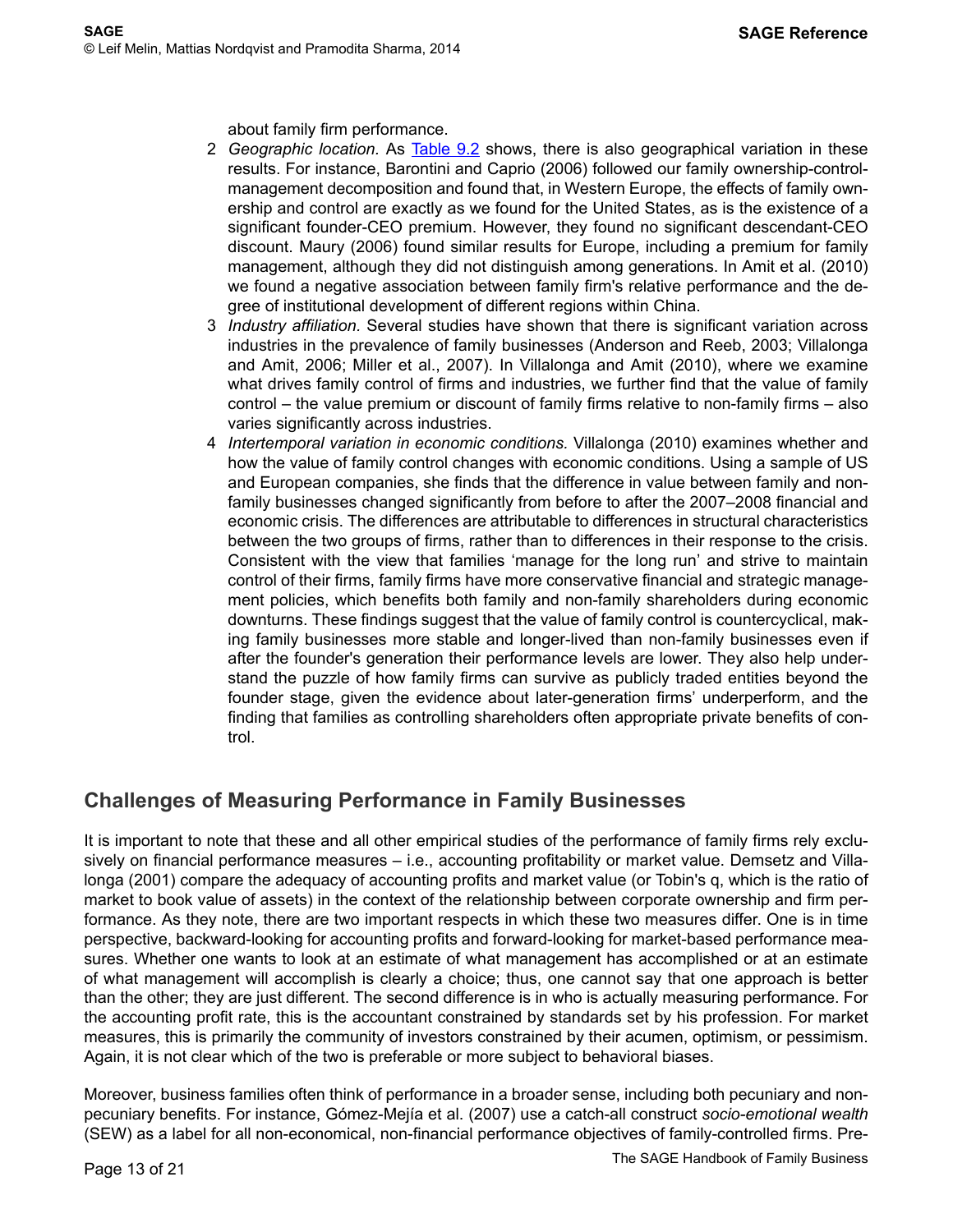sumably these objectives may include such factors as the protection of the family brand, its heritage, its legacy, its reputation, and its political influence. Berrone et al. (2010) establish that family-controlled, publicly traded firms protect their SEW by having superior environmental performance relative to non-family firms. Gómez-Mejía et al. (2007) show that families are willing to take on more business risk in order to protect their SEW (see Berrone et al., 2012, for a review of their work on SEW). McKenny et al. (2012) propose the use of content analysis as a way to incorporate families' multidimensional performance objectives into empirical studies of private family firm performance. Likewise, Basco and Pérez-Rodríguez (2009) use a survey measure of family success that captures 13 different items, including time to be with the family, family loyalty and support, and the generation of possibilities for the children among others.

While we fully appreciate and acknowledge the complexity and multidimensionality of family business success, we argue that defining performance in such a broad way is a dangerous proposition, since almost any decision can be justified on those grounds. Moreover, non-pecuniary benefits are difficult, when not impossible, to measure. Nevertheless, it is important to keep these aspects in mind to understand decision-making at family businesses.

To complicate matters further, it is often unclear for whom the family seeks to optimize performance, however defined: for the family itself, for all of the firm's shareholders, for all stakeholders, or for society at large? The longstanding debate about whether firm owners and managers should protect the interests of shareholders or a broader base of stakeholders takes on special relevance in the family business context, since of all shareholder types, founding families are arguably the most likely to take some of those other constituencies into account.

Even if we as researchers agree to focus on financial performance, its measurement raises special challenges in the context of family business. To begin with, most family firms are private. As a result, their financial accounts are rarely available to researchers. Even when they are, they are not subject to the same disclosure and auditing requirements as those of publicly listed firms and as a result are typically less reliable. Moreover, family business owners might want to prioritize asset growth over profitability and to do so in such a manner that minimizes taxes and increases value transferred across generations – for example, by reducing profits in a senior generation business to an entity owned by a subsequent generation – which begs the question of how to measure the value of a family's broad holdings and not of any particular asset. The unavailability of a stock price that is readily available to measure private firms' market value forces researchers to estimate it. Another implication of these firms' private status is that the value estimates from standard valuation methods like DCF and multiples need to be adjusted to account for the illiquidity or lack of marketability of the stock.

In addition, the value of a share depends on who holds it. For instance, a share is worth more in the hands of a controlling shareholder than in the hands of a minority shareholder, because control is valuable in itself. Hence a controlling interest in a firm is worth more on a per share basis than a minority interest. Another way to say this is that the value of a share depends on how many additional shares the holder – and other shareholders – own and control. For example, a share representing 1 per cent of a company is worth a lot more to a shareholder who has 49.5 per cent than to one who has 48 per cent (or 51 per cent, for that matter).

A share can also be worth more for a founding family than for a non-founding family, due to emotional considerations – which are only partly subsumed in the value of control. It is also worth more to a diversified shareholder than to an undiversified shareholder (as business families often are), because the latter are exposed to idiosyncratic risk in addition to systematic risk. In summary, the value of the family firm is unlikely to be allocated among different shareholders in proportion to their ownership stakes, and the net effect on value of each shareholder's characteristics needs to be estimated. Villalonga (2009) describes how standard valuation methods can be adjusted to address the different performance measurement challenges mentioned above, and proposes a general valuation framework that can be used to value family businesses.

Finally, the measurement of performance in family business studies is also challenging because of the econo-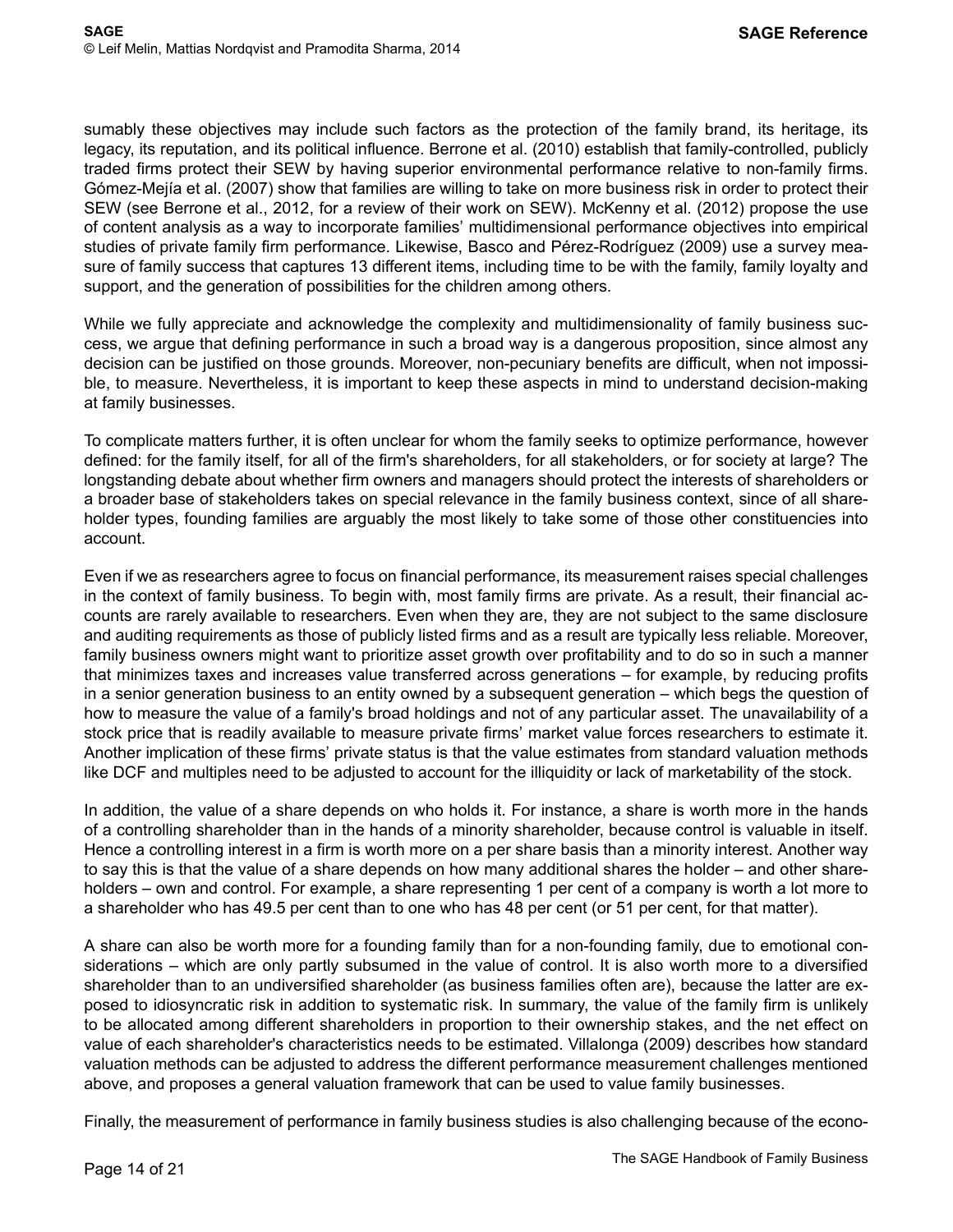metric issues involved. There is a voluminous literature in financial economics, starting with Demsetz and Lehn (1985), that has looked into the relation between corporate ownership and performance. Challenging the Berle and Means' (1932) thesis that ownership concentration should lead to increased corporate performance and supporting Demsetz's (1983) theoretical arguments to the contrary, Demsetz and Lehn (1985) found that, after correcting for the endogeneity of corporate ownership, ownership structure has no significant effect on performance. Morck et al. (1988) argued that Demsetz and Lehn's failure to find such an effect was due to their use of a linear regression model, and they found a significant effect of managerial ownership on performance when using a non-linear (piece-wise) specification, as did McConnell and Servaes (1990) using a quadratic specification. Many subsequent studies of the ownership-performance relation have found significant effects on performance using similar quadratic specifications. However, Demsetz and Villalonga (2001) analyze the ownership-performance literature in detail and find that those studies failed to control for endogeneity as Demsetz and Lehn (1985) had in their seminal study; they further show, empirically, that after such endogeneity is controlled for, even the nonlinear effects go away.

This finding has important implications for the literature on family firm performance, which can be framed as a specific case of the broader corporate ownership-performance literature where the identity of those owners are the firm's founding families. Some studies of family business performance, like Sciascia and Mazzola (2008), have used quadratic specifications and found significant effects of family ownership, control, or management on firm performance. As Demsetz and Villalonga show, however, the use of non-linear specifications for measuring ownership effects on performance adds little to our understanding of these effects unless researchers can further show that those effects are robust to endogeneity and sample selection biases. Unfor-tunately, few of the studies shown in [Table 9.2](#page-8-0) do this. However, Villalonga and Amit (2006) do devote careful attention to controlling for the endogeneity of family ownership, control, and management, and find that, unlike the broader results about ownership and performance, their findings about family business performance are robust to such controls.

#### **Conclusion**

This chapter has reviewed what we know and do not know about the performance of family businesses. The cumulative evidence at this point suggests that there is wide variation in performance within family business, which is why, when comparing them to non-family businesses, different studies have found apparently conflicting results. Our review has highlighted several drivers of variation in the cumulative evidence about family firm performance: family business definition, geographic location, industry affiliation, and intertemporal variation in economic conditions. Several results appear to hold quite universally, namely, the superior performance of founder-led firms over later-generation family firms and non-family firms, and the negative impact of performance of family's control over their economic ownership. The impact of second- and later generation family management on performance, however, has been found to be dependent on the time and geographic context.

This chapter has also discussed the theoretical and empirical challenges associated with measuring family business performance. We have centered our review on quantitative, objective financial measures, which apply to both family and non-family businesses. However, because of the interplay between family dynamics, family brand, family legacy, and business issues in family businesses, especially in multi-generational and multi-branch family businesses, we believe that there is room for researchers to develop new, integrated, and holistic performance measures which capture, in an objective and quantifiable manner, both the behavioral issues as well as the economic/financial issues that affect the performance of family businesses. While it is a challenging task, since the context and issues of every family are very different, we believe that the development of such performance measures would enable families and researchers alike to benchmark family business performance in a manner that captures the family dynamics issues that are so important in the context of family business.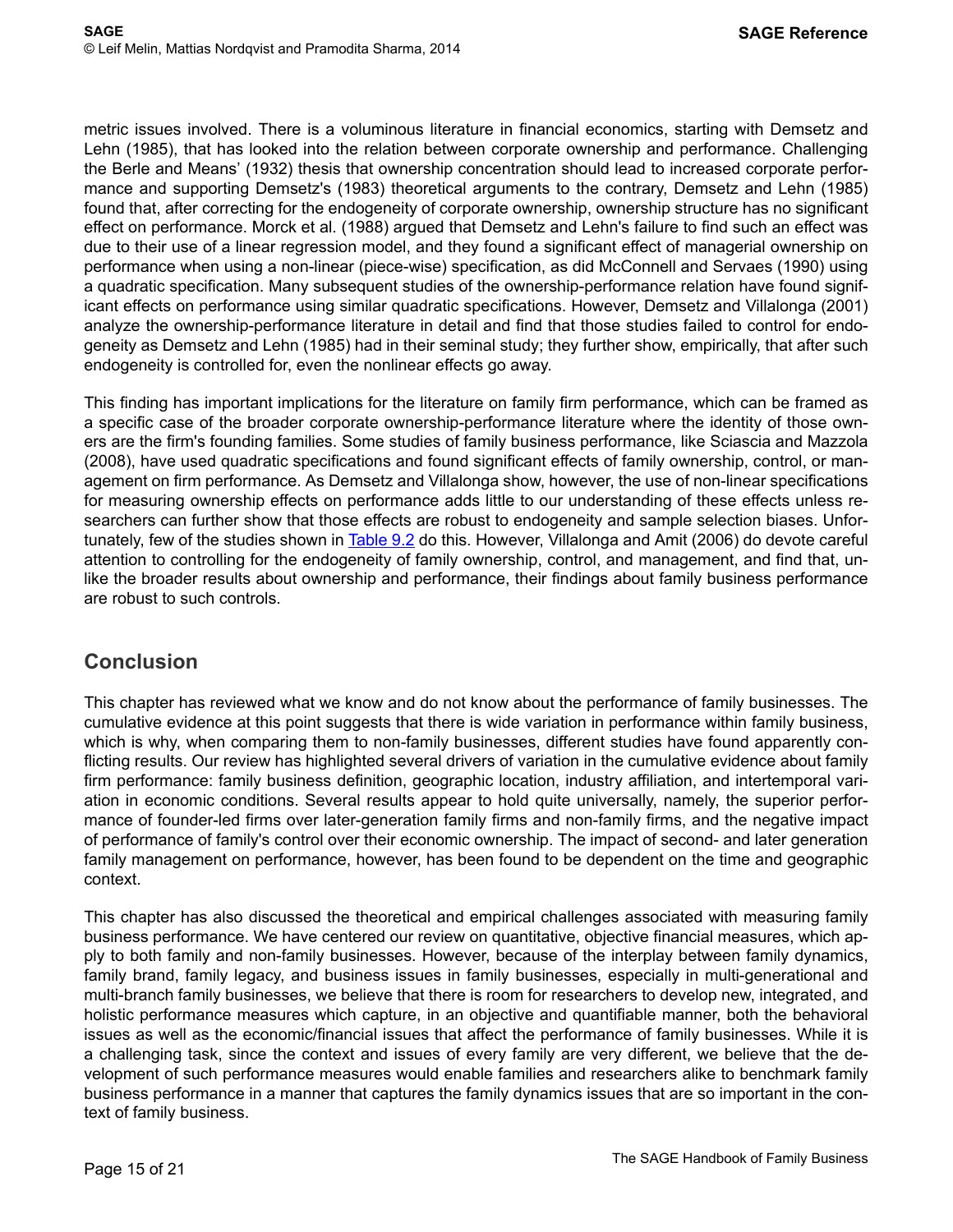#### **Note**

<span id="page-15-0"></span>1 Even recently assembled databases that include corporate ownership information, like Amadeus or Osiris, only provide a crude and often inaccurate approximation of who ultimately controls a given company. A few countries such as the Nordic countries in Europe do collect sufficient taxpayer information to establish whether or not any firm in those countries – public or private – is family-owned. Still, a significant amount of work is required from researchers to arrive at a reasonable classification to distinguish family businesses from non-family businesses (see, e.g., Bennedsen et al., 2007; Sjögren et al., 2011).

#### **References**

Adams, R., Almeida, H., and Ferreira, D. (2009) 'Understanding the relationship between founder-CEOs and firm performance', Journal of Empirical Finance, 16(1): 136-150. [http://dx.doi.org/10.1016/](http://dx.doi.org/10.1016/j.jempfin.2008.05.002) [j.jempfin.2008.05.002](http://dx.doi.org/10.1016/j.jempfin.2008.05.002)

Ali, A., Chen, T-Y, and Radhakrishnan, R. (2007) 'Corporate disclosures by family firms', Journal of Accounting and Economics, 44(1–2): 238–286.<http://dx.doi.org/10.1016/j.jacceco.2007.01.006>

Allouche, J., Amann, B., Jaussaud, J., and Kurashina, T. (2008) 'The impact of family control on the performance and financial characteristics of family versus nonfamily businesses in Japan: A matched pair investigation', Family Business Review, 21(4): 315–330.

Amit, R., Ding, Y., Villalonga, B., and Zhang, H. (2010) 'The role of institutional development in the prevalence and value of family firms', Working Paper.

Amoako-Adu, B. and Smith, B.F. (2001) 'Dual class firms: Capitalization, ownership structure and recapitalization back into single class', Journal of Banking & Finance, 25(6): 1083. [http://dx.doi.org/10.1016/](http://dx.doi.org/10.1016/S0378-4266%2800%2900107-2) [S0378-4266%2800%2900107-2](http://dx.doi.org/10.1016/S0378-4266%2800%2900107-2)

Anderson, R.C. and Reeb, D.M. (2003) 'Founding-family ownership and firm performance: Evidence from the S&P 500', The Journal of Finance, LV III(3): 1301–1328. <http://dx.doi.org/10.1111/1540-6261.00567>

Anderson, R.C. and Reeb, D.M. (2003) 'Founding-family ownership, corporate diversification, and firm leverage', Journal of Law and Economics, 46(2): 653–684. <http://dx.doi.org/10.1086/377115>

Anderson, R.C. and Reeb, D.M. (2004) 'Board composition: Balancing family influence in S&P 500 Firms', Administrative Science Quarterly, 49(2): 209–237.

Anderson, R.C., MansiS.A., and Reeb, D.M. (2003) 'Founding family ownership and the agency cost of debt', Journal of Financial Economics, 68(2): 263–285.<http://dx.doi.org/10.1016/S0304-405X%2803%2900067-9>

Astrachan, J.H. and Shanker, M.C. (2003) 'Family businesses' contribution to the U.S. economy: A closer look', Family Business Review, 16(3): 211.

Barontini, R. and Caprio, L. (2006) 'The effect of family control on firm value and performance: Evidence from continental Europe', European Financial Management, 12(5): 689–723. [http://dx.doi.org/10.1111/](http://dx.doi.org/10.1111/j.1468-036X.2006.00273.x) [j.1468-036X.2006.00273.x](http://dx.doi.org/10.1111/j.1468-036X.2006.00273.x)

Basco, R. and Pérez-Rodríguez, M.J. (2009) 'Studying the family enterprise holistically: Evidence for integrated family and business systems', Family Business Review, 22(1): 82–95. [http://dx.doi.org/10.1177/](http://dx.doi.org/10.1177/0894486508327824) [0894486508327824](http://dx.doi.org/10.1177/0894486508327824)

Basu, N., Dimitrova, L. and Paeglis, I. (2009) 'Family control and dilution in mergers', Journal of Banking and Finance, 33(5): 829–841.<http://dx.doi.org/10.1016/j.jbankfin.2008.09.017>

Ben-Amar, W., and André, P. (2006) 'Separation of ownership from control and acquiring firm performance: The case of family ownership in Canada', Journal of Business Finance & Accounting, 33(3–4): 517–543. <http://dx.doi.org/10.1111/j.1468-5957.2006.00613.x>

Bennedsen, M., Nielsen, K.M., Perez-Gonzalez, F., and Wolfenzon, D. (2007) 'Inside the family firm: The role of families in succession decisions and performance', Quarterly Journal of Economics, 122(2): 647–691. <http://dx.doi.org/10.1162/qjec.122.2.647>

Berle, A. and Means, G. (1932) The Modern Corporation and Private Property. New York: Harcornt, Brace & World.

Berrone, P., Cruz, C., and Gomez-Mejia, L.R. (2012) 'Socioemotional wealth in family firms: Theoretical dimensions, assessment approaches, and agenda for future research', Family Business Review, 25(3):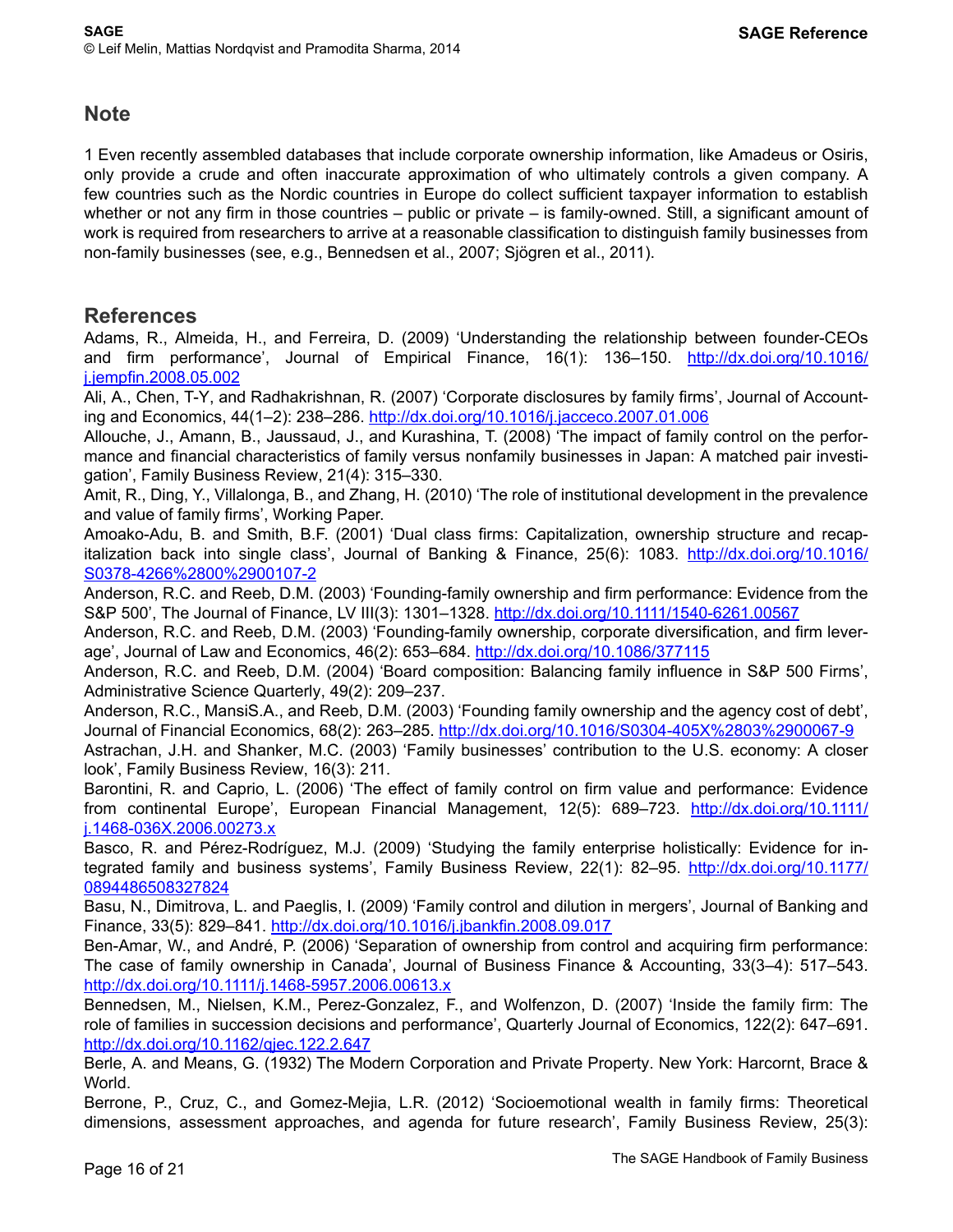280–297. <http://dx.doi.org/10.1177/0894486511435355>

Berrone, P., Cruz, C., Gomez-Mejia, L.R., and Larraza-Kintana, M. (2010) 'Socioemotional wealth and corporate responses to institutional pressures: Do family-controlled firms pollute less?', Administrative Science Quarterly, 55(1): 82–113.<http://dx.doi.org/10.2307/2393639>

Bertrand, M., Mehta, P., and Mullainathan, S. (2002) 'Ferreting out tunnelling: An application to Indian business groups', Quarterly Journal of Economics, 117: 1047–1073.

Bloom, N. and Van Reenen, J. (2007) 'Measuring and explaining management practices across firms and countries', The Quarterly Journal of Economics, 122(4): 1351-1408. [http://dx.doi.org/10.1162/](http://dx.doi.org/10.1162/qjec.2007.122.4.1351) [qjec.2007.122.4.1351](http://dx.doi.org/10.1162/qjec.2007.122.4.1351) 

Boubaker, S. (2007) 'Ownership-control discrepancy and firm value: Evidence from France', Multinational Finance Journal, 11(3–4): 211–252.

Bozec, Y. and Laurin, C. (2008) 'Large shareholder entrenchment and performance: Empirical evidence from Canada', Journal of Business Finance and Accounting, 35(1–2): 25–49. [http://dx.doi.org/10.1111/](http://dx.doi.org/10.1111/j.1468-5957.2007.02066.x) [j.1468-5957.2007.02066.x](http://dx.doi.org/10.1111/j.1468-5957.2007.02066.x) 

Burkart, M., Panunzi, F., and Shleifer, A. (2003) 'Family firms', The Journal of Finance, 58(5): 2167–2201. <http://dx.doi.org/10.1111/1540-6261.00601>

Burch, P. (1972) The Managerial Revolution Reassessed. Lexington, MA: D.C. Heath.

Carney, M. (2005) 'Corporate governance and competitive advantage in family-controlled firms', Entrepreneurship: Theory & Practice, 29: 249–265. <http://dx.doi.org/10.1111/j.1540-6520.2005.00081.x>

Chang, S.C., Wu, W.Y., and WongY.J. (2010) 'Family control and Stock Market reactions to innovation announcements', British Journal of Management, 21(1): 152–170. [http://dx.doi.org/10.1111/](http://dx.doi.org/10.1111/j.1467-8551.2008.00618.x) [j.1467-8551.2008.00618.x](http://dx.doi.org/10.1111/j.1467-8551.2008.00618.x) 

Chen, S., Chen, X., Cheng, Q., and Shevlin, T. (2010) 'Are family firms more tax aggressive than non-family firms?', Journal of Financial Economics, 95(1): 41–61.<http://dx.doi.org/10.1016/j.jfineco.2009.02.003>

Chrisman, J.J., Chua, J.H., and Kellermanns, F. (2009) 'Priorities, resource stocks, and performance in family and nonfamily firms', Entrepreneurship: Theory & Practice, 33(3): 739–760. [http://dx.doi.org/10.1111/](http://dx.doi.org/10.1111/j.1540-6520.2009.00324.x) [j.1540-6520.2009.00324.x](http://dx.doi.org/10.1111/j.1540-6520.2009.00324.x) 

Chrisman, J.J., Chua, J.H., and Sharma, P. (2005) 'Trends and directions in the development of a strategic management theory of the family firm', Entrepreneurship: Theory & Practice, 29(5): 555–575. [http://dx.doi.org/](http://dx.doi.org/10.1111/j.1540-6520.2005.00098.x) [10.1111/j.1540-6520.2005.00098.x](http://dx.doi.org/10.1111/j.1540-6520.2005.00098.x) 

Chrisman, J.J., Steier, L.P., and Chua, J.H. (2008) 'Toward a theoretical basis for understanding the dynamics of strategic performance in family firms', Entrepreneurship: Theory & Practice, 32(6): 935–947. <http://dx.doi.org/10.1111/j.1540-6520.2008.00264.x>

Claessens, S., Djankov, S., and Lang, L.H.P. (2000) 'The separation of ownership and control in East Asian corporations', Journal of Financial Economics, 58(1-2): 81. [http://dx.doi.org/10.1016/](http://dx.doi.org/10.1016/S0304-405X%2800%2900067-2) [S0304-405X%2800%2900067-2](http://dx.doi.org/10.1016/S0304-405X%2800%2900067-2) 

DeAngelo, H. and DeAngelo, L. (1985) 'Managerial ownership of voting rights: A study of public corporations with dual classes of common stock', Journal of Financial Economics, 14: 33-69. [http://dx.doi.org/10.1016/](http://dx.doi.org/10.1016/0304-405X%2885%2990043-1) [0304-405X%2885%2990043-1](http://dx.doi.org/10.1016/0304-405X%2885%2990043-1) 

Demsetz, H. (1983) 'The structure of ownership and the theory of the firm', Journal of Law & Economics, 26(2): 375–390.<http://dx.doi.org/10.1086/467041>

Demsetz, H. and Lehn, K. (1985) 'The structure of corporate ownership: Causes and consequences', The Journal of Political Economy, 93(6): 1155.<http://dx.doi.org/10.1086/261354>

Demsetz, H. and Villalonga, B. (2001) 'Ownership structure and corporate performance', Journal of Corporate Finance, 7(3): 209–233.<http://dx.doi.org/10.1016/S0929-1199%2801%2900020-7>

Ding, H.B. and Pukthuanthong-Le, K. (2009) 'Family firm IPO performance and market signals', Journal of Enterprising Culture, 17(1): 55–77. <http://dx.doi.org/10.1142/S0218495809000266>

Driffield, N., Mahambare, V., and Pal, S (2007) 'How does ownership structure affect capital structure and firm value? Recent Evidence from East Asia', Economics of Transition, 15(3): 535–573. [http://dx.doi.org/10.1111/](http://dx.doi.org/10.1111/j.1468-0351.2007.00291.x) [j.1468-0351.2007.00291.x](http://dx.doi.org/10.1111/j.1468-0351.2007.00291.x) 

Dyer Jr, W. and Whetten, D. A. (2006) 'Family firms and social responsibility: Preliminary evidence from the S&P 500', Entrepreneurship: Theory and Practice, 30(6): 785–802. [http://dx.doi.org/10.1111/](http://dx.doi.org/10.1111/j.1540-6520.2006.00151.x) [j.1540-6520.2006.00151.x](http://dx.doi.org/10.1111/j.1540-6520.2006.00151.x)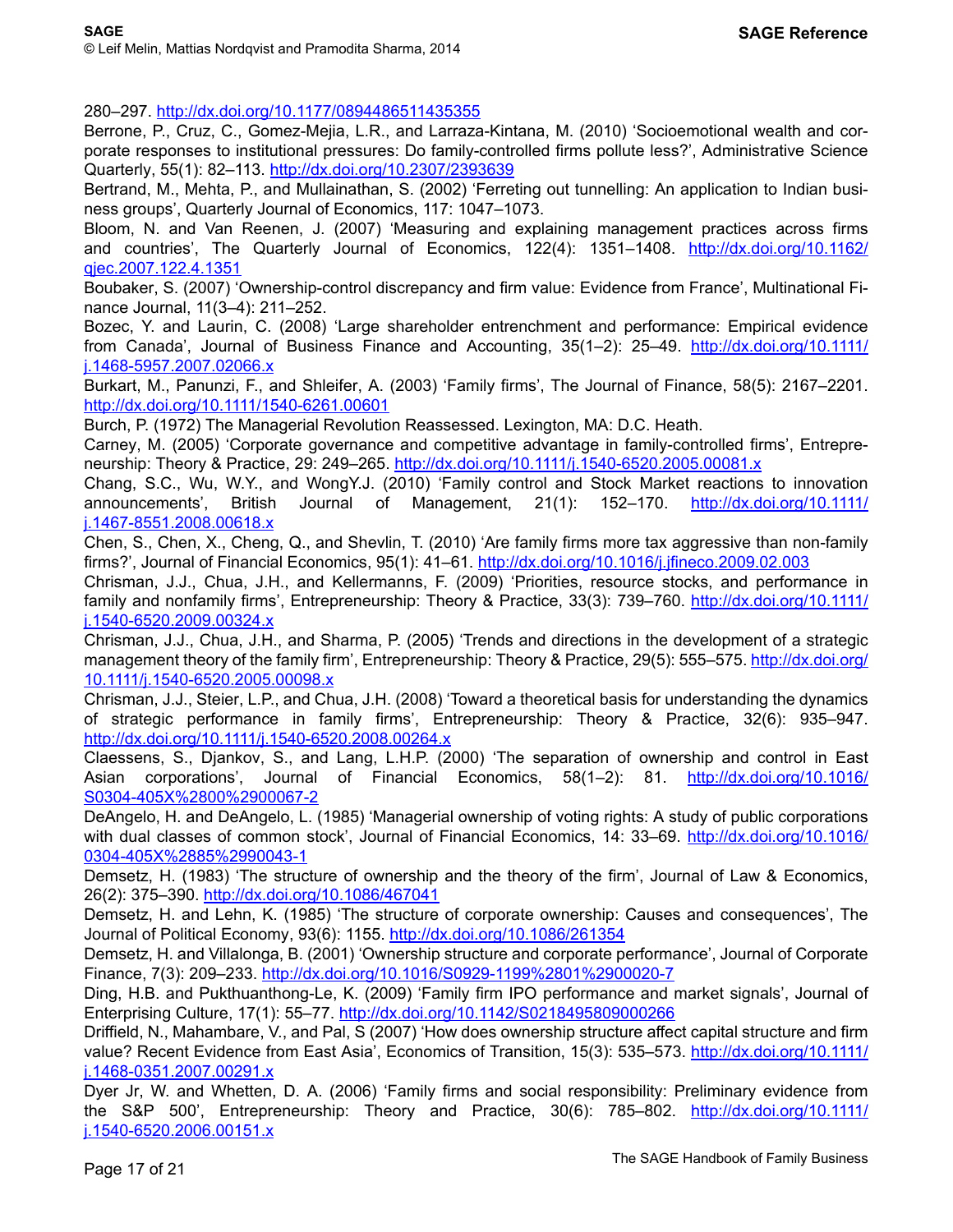Faccio, M. and Lang, L.H.P. (2002) 'The ultimate ownership of Western European corporations', Journal of Financial Economics, 65(3): 365. <http://dx.doi.org/10.1016/S0304-405X%2802%2900146-0>

Fahlenbrach, R. (2009) 'Founder-CEOs, investment decisions, and stock market performance', Journal of Financial & Quantitative Analysis, 44(2): 439–466.<http://dx.doi.org/10.1017/S0022109009090139>

Gómez-Mejía, L.R., Haynes, K.T., Núñez-Nickel, M., Jacobson, K.J.L., and Moyano-Fuentes, J. (2007) 'Socioemotional wealth and business risks in family-controlled firms: Evidence from Spanish olive oil mills', Administrative Science Quarterly, 52(1): 106–137.

Grossman, S.J. and Hart, O.D. (1986) 'The costs and benefits of ownership: A theory of vertical and lateral integration', The Journal of Political Economy, 94(4): 691–719. <http://dx.doi.org/10.1086/261404>

Guedri, Z. and Hollandts, X. (2008) 'Beyond dichotomy: The curvilinear impact of employee ownership on firm performance', Corporate Governance: An International Review, 16(5): 460–474. [http://dx.doi.org/10.1111/](http://dx.doi.org/10.1111/j.1467-8683.2008.00703.x) [j.1467-8683.2008.00703.x](http://dx.doi.org/10.1111/j.1467-8683.2008.00703.x) 

Hauser, S. and Lauterbach, B. (2004) 'The value of voting rights to majority shareholders: Evidence from dualclass stock unifications', Review of Financial Studies, 17(4): 1167–118[4http://dx.doi.org/10.1093/rfs/hhg061](http://dx.doi.org/10.1093/rfs/hhg061)  Heaney, R. and Holmen, M. (2008) 'Family ownership and the cost of under-diversification', Applied Financial Economics, 18(21): 1721–1737. <http://dx.doi.org/10.1080/09603100701735912>

Hillier, D. and McColgan, P. (2009) 'Firm performance and managerial succession in family managed firms', Journal of Business Finance and Accounting, 36(3-4): 461-484. [http://dx.doi.org/10.1111/](http://dx.doi.org/10.1111/j.1468-5957.2009.02138.x) [j.1468-5957.2009.02138.x](http://dx.doi.org/10.1111/j.1468-5957.2009.02138.x) 

Himmelberg, P., Hubbard, R.G., and Palia, D. (1999) 'Understanding the determinants of managerial ownership and the link between ownership and performance', Journal of Financial Economics, 53: 353–384. <http://dx.doi.org/10.1016/S0304-405X%2899%2900025-2>

Holderness, C.G. and Sheehan, D.P. (1988) 'The role of majority shareholders in publicly-held corporations: An exploratory analysis', Journal of Financial Economics, 20(1–2): 317. [http://dx.doi.org/10.1016/](http://dx.doi.org/10.1016/0304-405X%2888%2990049-9) [0304-405X%2888%2990049-9](http://dx.doi.org/10.1016/0304-405X%2888%2990049-9) 

Holmen, M. and Nivorozhkin, E. (2007) 'The impact of family ownership and dual class shares on takeover risk', Applied Financial Economics, 17(10): 785–804.<http://dx.doi.org/10.1080/09603100500461694>

Jara-Bertin, M., Lopez-Iturriaga, F., and Lopez-de-Foronda, A. (2008) 'The contest to the control in european family firms: How other shareholders affect firm value', Corporate Governance: An International Review, 16(3): 146–159.<http://dx.doi.org/10.1111/j.1467-8683.2008.00677.x>

Jarrell, G.A. and Poulsen, A.B. (1988) 'Dual-class recapitalization as antitakeover mechanisms', Journal of Financial Economics, 20: 129–152.<http://dx.doi.org/10.1016/0304-405X%2888%2990042-6>

Jensen, M.C. and Meckling, W.H. (1976) 'Theory of the firm: Managerial behavior, agency costs and ownership structure', Journal of Financial Economics, 3(4): 305–360. [http://dx.doi.org/10.1016/](http://dx.doi.org/10.1016/0304-405X%2876%2990026-X) [0304-405X%2876%2990026-X](http://dx.doi.org/10.1016/0304-405X%2876%2990026-X) 

Jetha, H. (1993) 'The industrial Fortune 500 study', Unpublished Working Paper, Loyola University, Chicago. Jiraporn, P. and DaDalt, P. (2009) 'Does founding family control affect earnings management?', Applied Economics Letters, 16(2): 113–119. <http://dx.doi.org/10.1080/17446540701720592>

Johnson, S., La Porta, R., Lopez-de-Silanes, F., and Shleifer, A. (2000) 'Tunneling', American Economic Review, 90: 22–27.<http://dx.doi.org/10.1257/aer.90.2.22>

Khanna, T. and Palepu, K. (2000) 'The future of business groups in emerging markets: Long-run evidence from Chile', Academy of Management Journal, 43(3): 268–285. <http://dx.doi.org/10.2307/1556395>

Klein, P., Shapiro, D., and Young, J. (2005) 'Corporate governance, family ownership and firm value: The canadian evidence', Corporate Governance: an International Review, 13(6): 769–784. [http://dx.doi.org/](http://dx.doi.org/10.1111/j.1467-8683.2005.00469.x) [10.1111/j.1467-8683.2005.00469.x](http://dx.doi.org/10.1111/j.1467-8683.2005.00469.x) 

La Porta, R., Lopez-de-Silanes, F., and Shleifer, A. (1999) 'Corporate ownership around the world'Journal of Finance, 54(2): 471–517.<http://dx.doi.org/10.1111/0022-1082.00115>

La Porta, R., Lopez-de-Silanes, F., Shleifer, A., and Vishny, R. (2002) 'Investor protection and corporate valuation', The Journal of Finance, 57(3): 1147. http://dx.doi.org/10.1111/1540-6261.00457

Lease, R.C., McConnell, J.J., and Mikkelson, W.H. (1983) 'The market value of control in publicly-traded corporations', Journal of Financial Economics, 11(1-4): 439-471. [http://dx.doi.org/10.1016/](http://dx.doi.org/10.1016/0304-405X%2883%2990019-3) [0304-405X%2883%2990019-3](http://dx.doi.org/10.1016/0304-405X%2883%2990019-3) 

Lease, R.C., McConnell, J.J., and Mikkelson, W.H. (1984) 'The market value of differential voting rights in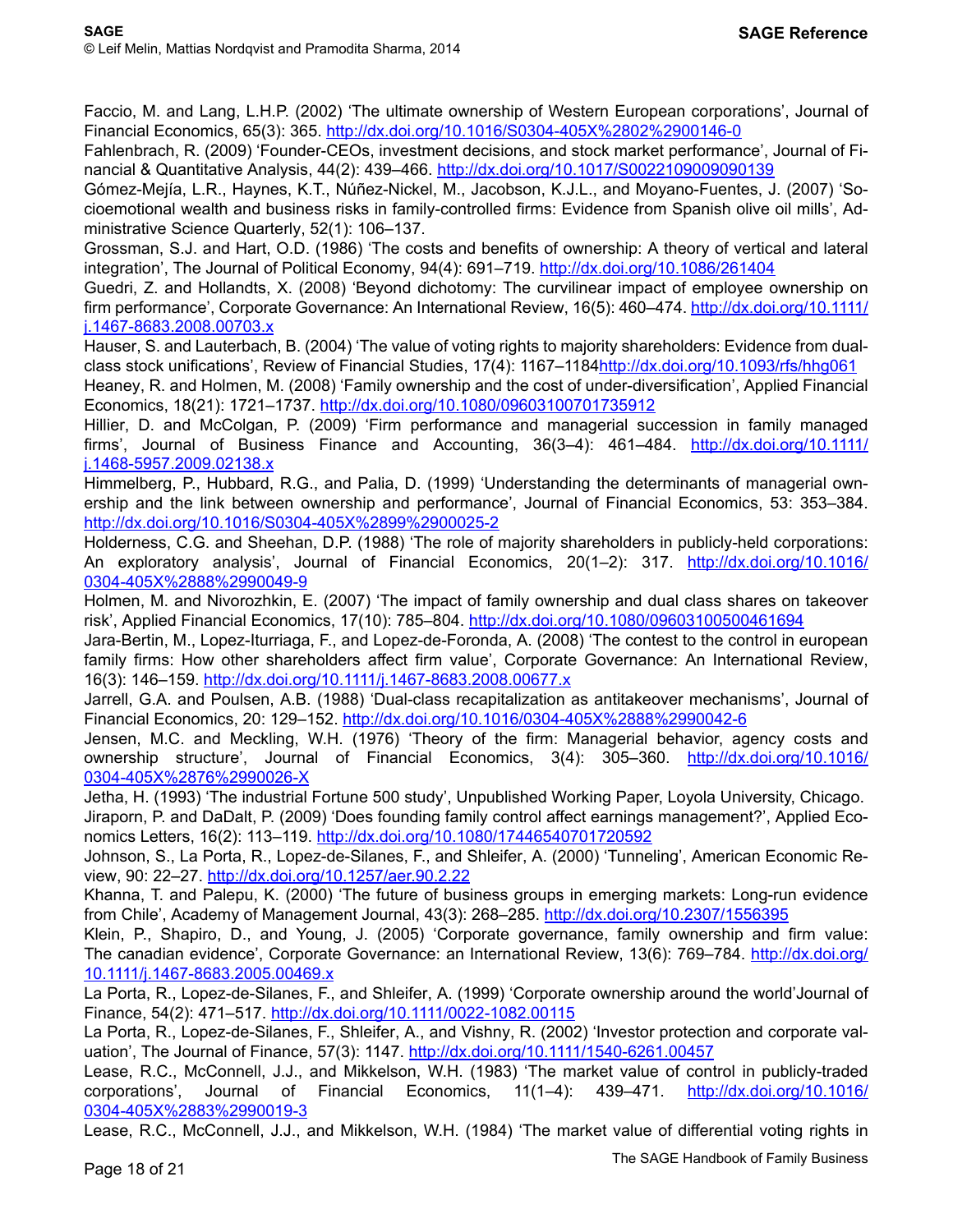closely held corporations', Journal of Business, 57(4): 443–467.<http://dx.doi.org/10.1086/296274>

Lee, J. (2004) 'The effects of family ownership and management on firm performance', SAM Advanced Management Journal, 69(4): 46–53.

Levy, H. (1982) 'Economic valuation of voting power of common stock', Journal of Finance, 38: 79–93. <http://dx.doi.org/10.1111/j.1540-6261.1983.tb03627.x>

Lin, S-H., and Hu, S-Y. (2007) 'A family member or professional management? The choice of a CEO and its impact on performance', Corporate Governance: An International Review, 15(6): 1348–1362. <http://dx.doi.org/10.1111/j.1467-8683.2007.00650.x>

Lins, K.V. (2003) 'Equity ownership and firm value in emerging markets', Journal of Financial & Quantitative Analysis, 38:159–184.<http://dx.doi.org/10.2307/4126768>

Luo, X. and Chung, C.N. (2005) 'Keeping It all in the family: The role of particularistic relationships in business group performance during institutional transition', Administrative Science Quarterly, 50(3): 404–439. <http://dx.doi.org/10.1002/smj.4250140702>

Martikainen, M., Nikkinen, J., and Vahamaa, S. (2009) 'Production functions and productivity of family firms: Evidence from the S&P 500', The Quarterly Review of Economics and Finance, 49(2): 295–307. <http://dx.doi.org/10.1016/j.qref.2007.11.001>

Maury, B. (2006) 'Family ownership and firm performance: Empirical evidence from Western European corporations', Journal of Corporate Finance, 12(2): 321-341. http://dx.doi.org/10.1016/j.jcorpfin.2005.02.002

McConaughy, D. (1994) 'Founding-family-controlled corporations: An agency-theoretic analysis of corporate ownership and its impact upon performance, operating efficiency and capital structure'. PhD Dissertation, University of Cincinnati.

McConaughy, D.L., Walker, M.C., Henderson, Jr., G.V., and Mishra, C.S. (1998) 'Founding family controlled firms: Efficiency and value', Review of Financial Economics, 7(1): 1. [http://dx.doi.org/10.1016/](http://dx.doi.org/10.1016/S1058-3300%2899%2980142-6) [S1058-3300%2899%2980142-6](http://dx.doi.org/10.1016/S1058-3300%2899%2980142-6)

McConnell, J.J. and Servaes, H. (1990) 'Additional evidence on equity ownership and corporate value', Journal of Financial Economics, 27(2): 595–612. <http://dx.doi.org/10.1016/0304-405X%2890%2990069-C>

McKenny, A., Short, J., Zachary, M., and Payne, T. (2012) 'Assessing espoused goals in private family firms using content analysis', Family Business Review, 25(3): 298-317. [http://dx.doi.org/10.1177/](http://dx.doi.org/10.1177/0894486511420422) [0894486511420422](http://dx.doi.org/10.1177/0894486511420422) 

Miller, D., Le Breton-Miller, I., Lester, R.H., and Cannella, A.A. (2007) 'Are family firms really superior performers?', Journal of Corporate Finance, 13(5): 829–858.<http://dx.doi.org/10.1016/j.jcorpfin.2007.03.004>

Miller, D., Le Breton-Miller, I., and Lester, R.H. (2007) 'Divided loyalties: Governance, conduct and performance in family and entrepreneur businesses', Academy of Management Proceedings, 1: 1–6.

Morck, R., Shleifer, A., and Vishny, R. (1988) 'Management ownership and market valuation: An empirical analysis', Journal of Financial Economics, 20(1–2): 293–315. [http://dx.doi.org/10.1016/](http://dx.doi.org/10.1016/0304-405X%2888%2990048-7) [0304-405X%2888%2990048-7](http://dx.doi.org/10.1016/0304-405X%2888%2990048-7) 

Morck, R., Wolfenzon, D., and Yeung, B. (2005) 'Corporate governance, economic entrenchment and growth', Journal of Economic Literature, 43(3): 655–720.<http://dx.doi.org/10.1257/002205105774431252>

Nelson, T. (2003) 'The persistence of the founder influence: Management, ownership, and performance effects at initial public offering', Strategic Management Journal, 24(8): 707–724. [http://dx.doi.org/10.1002/](http://dx.doi.org/10.1002/smj.328) [smj.328](http://dx.doi.org/10.1002/smj.328) 

Nenova, T. (2001) 'How to dominate a firm with valuable control: Regulation, security-voting structure, and ownership patterns of dual-class firms', Working Paper, Harvard University.

Nenova, T. (2003) 'The value of corporate voting rights and control: A cross-country analysis', Journal of Financial Economics, 68: 325–351. <http://dx.doi.org/10.1016/S0304-405X%2803%2900069-2>

Oswald, S., Muse, L., and Rutherford, M.W. (2009) 'The influence of large stake family control on performance: Is it agency or entrenchment?', Journal of Small Business Management, 47(1): 116–135. <http://dx.doi.org/10.1111/j.1540-627X.2008.00264.x>

Pajuste, A. (2005) 'Determinants and consequences of the unification of dual-class shares', SSRN Working Paper Series.

Palia, D. and Ravid, S.A. (2002) 'The role of founders in large companies: Entrenchment or valuable human capital?', Unpublished Working Paper, Rutgers University.

Partch, M.M. (1987) 'The creation of a class of limited voting common stock and shareholder wealth', Journal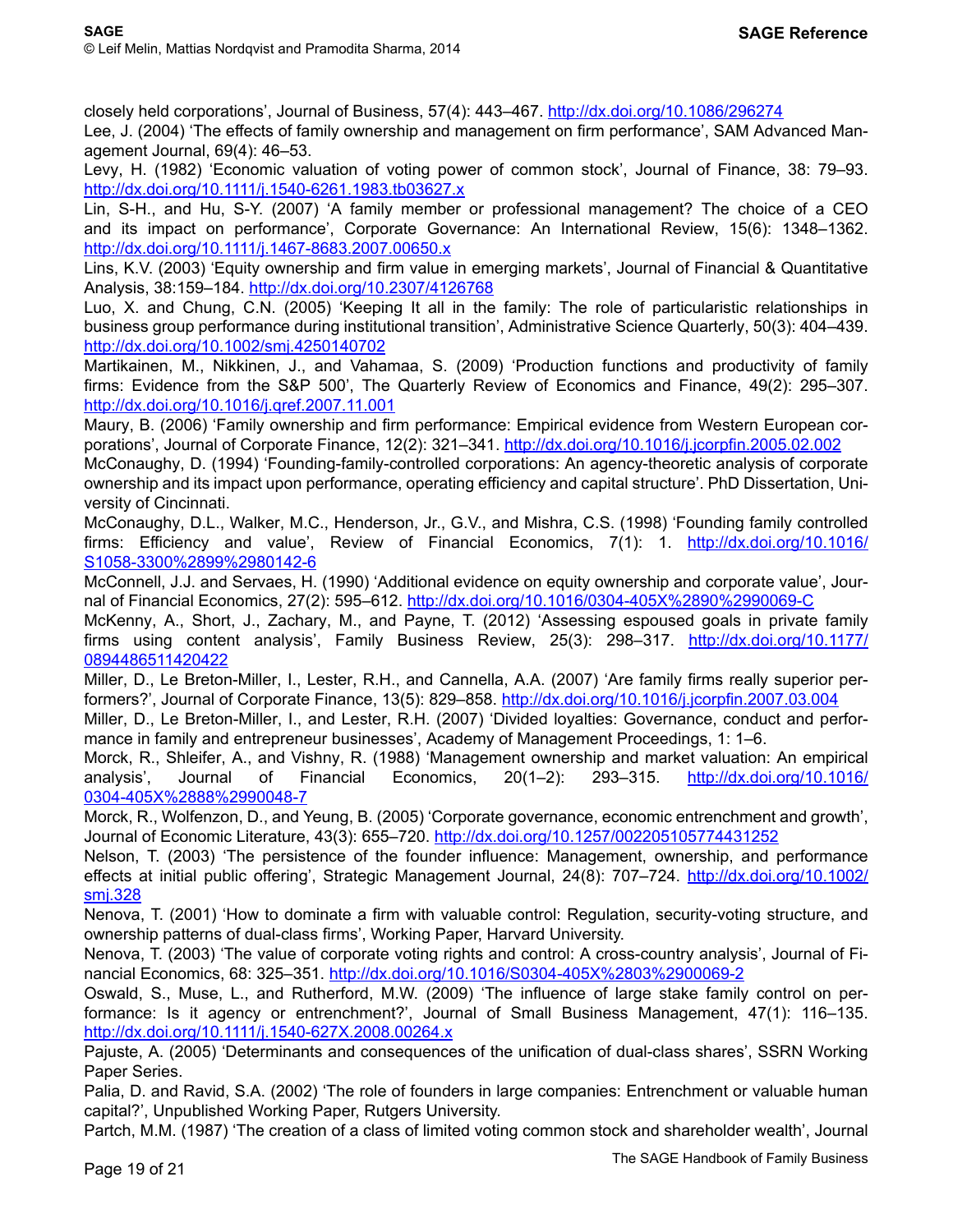of Financial Economics, 18: 313–339.<http://dx.doi.org/10.1016/0304-405X%2887%2990043-2>

Pérez-González, F. (2006) 'Inherited control and firm performance', American Economic Review, 96(5): 1559–1588.

Perrini, F., Rossi, G., and Rovetta, B. (2008) 'Does ownership structure affect performance? Evidence from the Italian market', Corporate Governance: An International Review, 16(4): 312–325. [http://dx.doi.org/](http://dx.doi.org/10.1111/j.1467-8683.2008.00695.x) [10.1111/j.1467-8683.2008.00695.x](http://dx.doi.org/10.1111/j.1467-8683.2008.00695.x) 

Rau, S.B. (2014) 'Resource-based view of family firms', in L.Melin, M.Nordqvist, and P.Sharma (eds), SAGE Handbook of Family Business. London: Sage.

Sciascia, S. and Mazzola, P. (2008) 'Family involvement in ownership and management: Exploring nonlinear effects on performance', Family Business Review, 21(4): 331–345.

Shanker, M. and Astrachan, J. (1996) 'Myths and realities: Family businesses' contribution to the US economy – A framework for assessing family business statistics', Family Business Review, 9: 107–123. <http://dx.doi.org/10.1111/j.1741-6248.1988.00001.x>

Sharma, P., Melin, L., and Nordqvist, M. (2014) 'Introduction: Scope, evolution and future of family business', in L.Melin, M.Nordqvist, and P.Sharma (eds), SAGE Handbook of Family Business. London: Sage.

Sheehan, R. (1967) 'Proprietors in world of big business – There are more of them around than you think', Fortune, 75(7): 178.

Shleifer, A. and Vishny, R. (1986) 'Large shareholder and corporate control', Journal of Political Economy, 94: 461–488.<http://dx.doi.org/10.1086/261385>

Shleifer, A. and Vishny, R. (1997) 'A survey of corporate governance', The Journal of Finance, 52(2): 737. <http://dx.doi.org/10.1111/j.1540-6261.1997.tb04820.x>

Sirmon, D., Arrgle, J. L., Hitt, M., and Webb, J. (2008) 'The role of family influence in firms' strategic responses to threat of imitation', Entrepreneurship: Theory and Practice, 32(6): 979–998. [http://dx.doi.org/](http://dx.doi.org/10.1111/j.1540-6520.2008.00267.x) [10.1111/j.1540-6520.2008.00267.x](http://dx.doi.org/10.1111/j.1540-6520.2008.00267.x) 

Sjögren, H., Bjuggren, C.M., and Johansson, D. (2011) 'A note on employment and GDP in Swedish familyowned businesses: A descriptive analysis', Family Business Review, 24(4): 362–371.

Smith, B.F. and Amoako-Adu, B. (1999) 'Management succession and financial performance of family controlled firms', Journal of Corporate Finance, 5: 341–368. [http://dx.doi.org/10.1016/](http://dx.doi.org/10.1016/S0929-1199%2899%2900010-3) [S0929-1199%2899%2900010-3](http://dx.doi.org/10.1016/S0929-1199%2899%2900010-3) 

Sraer, D. and Thesmar, D., (2007) 'Performance and behavior of family firms: Evidence from the french stock market', Journal of the European Economic Association, 5(4): 709–751. [http://dx.doi.org/10.1162/](http://dx.doi.org/10.1162/JEEA.2007.5.4.709) [JEEA.2007.5.4.709](http://dx.doi.org/10.1162/JEEA.2007.5.4.709)

Stulz, R. (1988) 'Managerial control of voting rights – Financing policies and the market for corporate control', Journal of Financial Economics, 20(1): 25–54. <http://dx.doi.org/10.1016/0304-405X%2888%2990039-6>

Villalonga, B. (2009) 'Note on valuing control and liquidity in family and closely held firms', Harvard Business School Cases, February: 1–14.

Villalonga, B. (2010) 'Does the value of family control change with economic conditions? Evidence from 2007–2009', Working Paper, Harvard Business School.

Villalonga, B. and Amit, R. (2006) 'How do family ownership, control and management affect firm value?', Journal of Financial Economics, 80: 385–417.<http://dx.doi.org/10.1016/j.jfineco.2004.12.005>

Villalonga, B. and Amit, R. (2009) 'How are U.S. family firms controlled?', Review of Financial Studies, 22(8): 3047–3091.<http://dx.doi.org/10.1093/rfs/hhn080>

Villalonga, B. and Amit, R. (2010) 'Family control of firms and industries', Financial Management, 39: 863–904. <http://dx.doi.org/10.1111/j.1755-053X.2010.01098.x>

Viviani, D., Giorgino, M., and SteriR. (2008) 'Private-Equity-Backed IPOs and Long-Run Market Performance Analysis of Italian Firms', The Journal of Private Equity, 11(3): 50-60. [http://dx.doi.org/10.3905/](http://dx.doi.org/10.3905/jpe.2008.707202) [jpe.2008.707202](http://dx.doi.org/10.3905/jpe.2008.707202)

Wang, D. (2006) 'Founding family ownership and earnings quality', Journal of Accounting Research, 44(3): 619–656. <http://dx.doi.org/10.1111/j.1475-679X.2006.00213.x>

Zhao, R. and Millet-Reyes, B. (2007) 'Ownership structure and accounting information content: Evidence from france', Journal of International Financial Management and Accounting, 18(3): 223–246. [http://dx.doi.org/](http://dx.doi.org/10.1111/j.1467-646X.2007.01013.x) [10.1111/j.1467-646X.2007.01013.x](http://dx.doi.org/10.1111/j.1467-646X.2007.01013.x) 

Zingales, L. (1994) 'The value of the voting right: A study of the Milan stock exchange experience', Review of